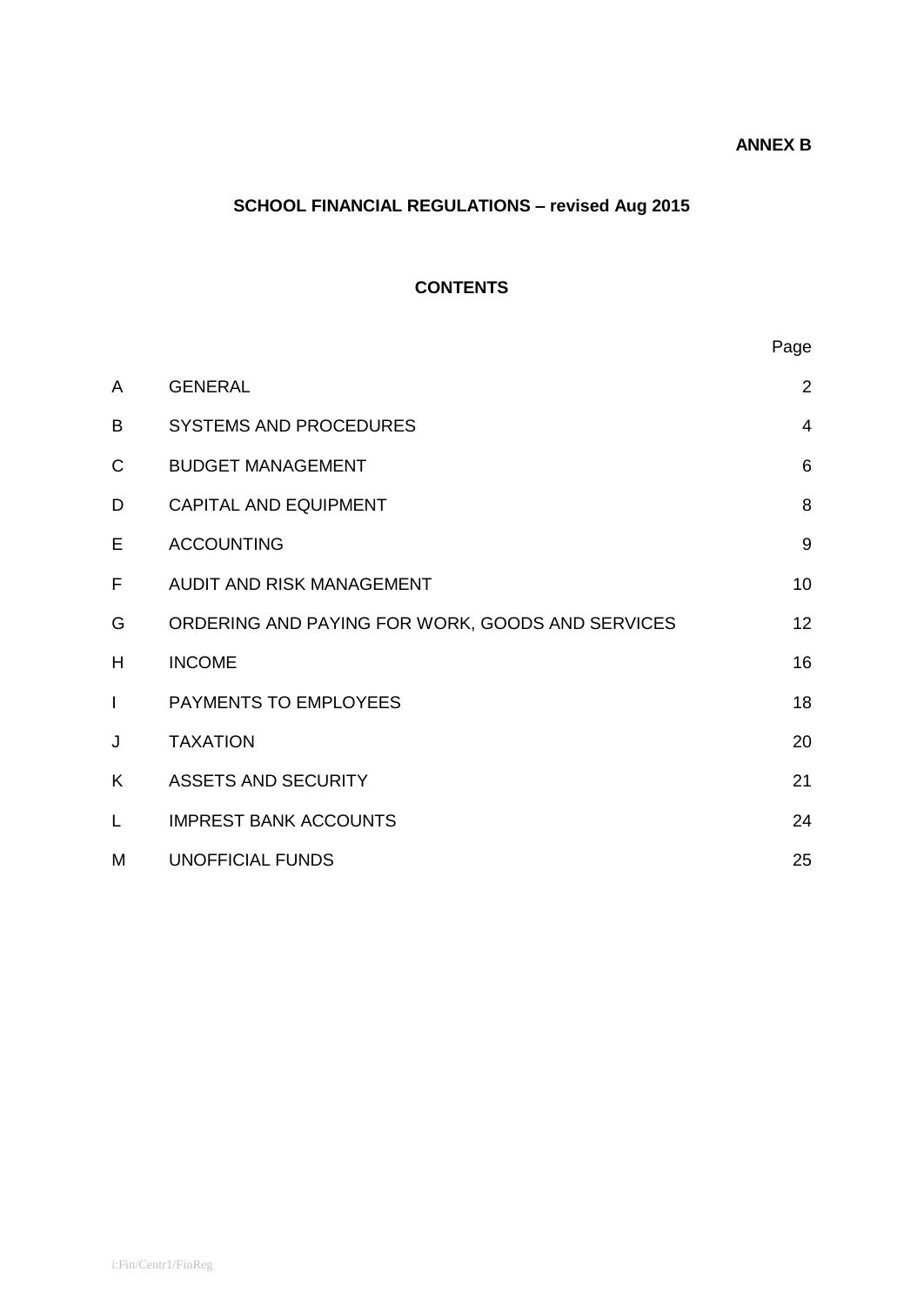# **SCHOOL FINANCIAL REGULATIONS**

## **A GENERAL**

- A1 These regulations apply to schools having a delegated budget under the School Standards and Framework Act 1998. The regulations identify the responsibilities of the Director for Finance and governors. The Director for Finance' responsibilities is exercised, in most cases, through the People Services Directorate. The Head of People Services, or his/her team should, therefore, be the primary point of contact on most financial matters.
- A2 The objective of the regulations is to specify a number of rules and key control measures which ensure that public accountability and high standards of financial integrity are exercised in the use of public funds and to reduce risk.
- A3 Governors should maintain a written record where their powers have been delegated to members of their staff.
- A4 All staff have a general responsibility for taking reasonable action to provide for the security of the assets under their control, and for economy in the use of Finance.
- A5 All financial decisions and decisions with financial implications must have regard to proper financial control. Any doubt as to the appropriateness of a financial proposal or correctness of a financial action must be clarified in advance of the decision or action with the Director of Finance.

## **Responsibilities of Director for Finance**

- A6 The Director for Finance is the responsible officer for the proper administration of the financial affairs of the Council under Section 151 of the Local Government Act 1972. Taken together with the Accounts and Audit Regulations, this means that all accounting procedures, systems and records of the Council (including schools) should be approved by the Director for Finance and should take account of proper professional practices. This statutory responsibility for the administration of the Council's financial affairs cannot be overridden by anything in a Scheme of Delegation or set of financial procedures.
- A7 To make changes to the School Financial Regulations to ensure that they remain relevant and consistent with the Financial Procedure Rules in the context of a school environment, ensuring that any changes:
	- are agreed jointly with the Director for People Services.
	- are subject to consultation with the Schools Forum
	- remain reasonably consistent with the Financial Procedure Rules subject to being adapted to the context of a school comply with the Scheme for Funding Schools as agreed by Full Council and any other statutory requirements.

## **Responsibilities of Governors**

## **Duties and Responsibilities**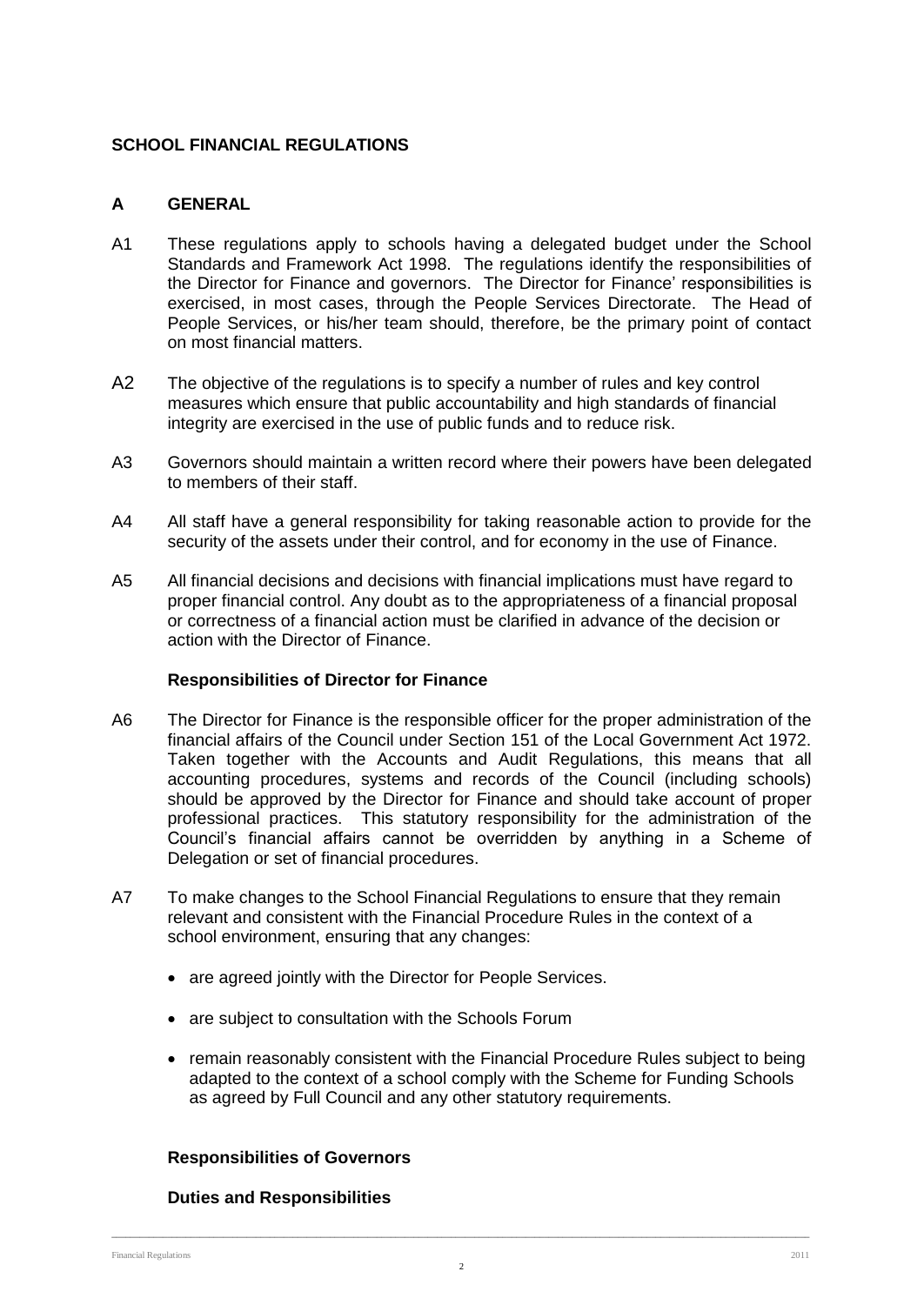- A8 (a) In discharging their duties and responsibilities heads and governors must comply with the Council's scheme for funding schools, associated financial regulations and, where appropriate, financial procedures and standing orders. Where there is any inconsistency between these and the relevant Acts of Parliament, the Acts shall prevail.
	- (b) In exercising their powers over all or part of the school's budget share, heads and governors are required to adopt arrangements that are consistent with sound financial practice. This will include the maintenance of appropriate financial records and systems, as approved by the Director for Finance.
	- (c) Governors are responsible for the overall financial management of delegated school budgets. Although they can delegate certain powers to heads, with formal approval, they will retain overall responsibility for any actions taken.
	- (d) The Director for Finance, or a member of the Council's staff acting on the Director's behalf, shall have the right to attend any meeting of a governing body to give advice or report on major financial matters which in the Director's opinion affect the probity and regularity of the Council's financial activities.
	- (e) The head and governing body shall supply to the Council any reasonable information for the effective discharge of its duties and responsibilities.
	- (f) Under the scheme of delegation the governors do not have any power to borrow money. This includes entering into lease purchase agreements.
- A9 To make sure that:
	- (a) existing and new employees are informed of their responsibilities under financial regulations and are familiar with these documents
	- (b) all financial regulations or contracts and award procedures are followed by everyone in their school
	- (c) relevant records are maintained and retained.
- A10 To consult the Director for Finance on any matter which is liable materially to affect the finances of the Council, before any provisional or other commitment is incurred, or a bid for external funding is made.
- A11 To be responsible for securing value for money and compliance with the principles of best value in relation to their activities.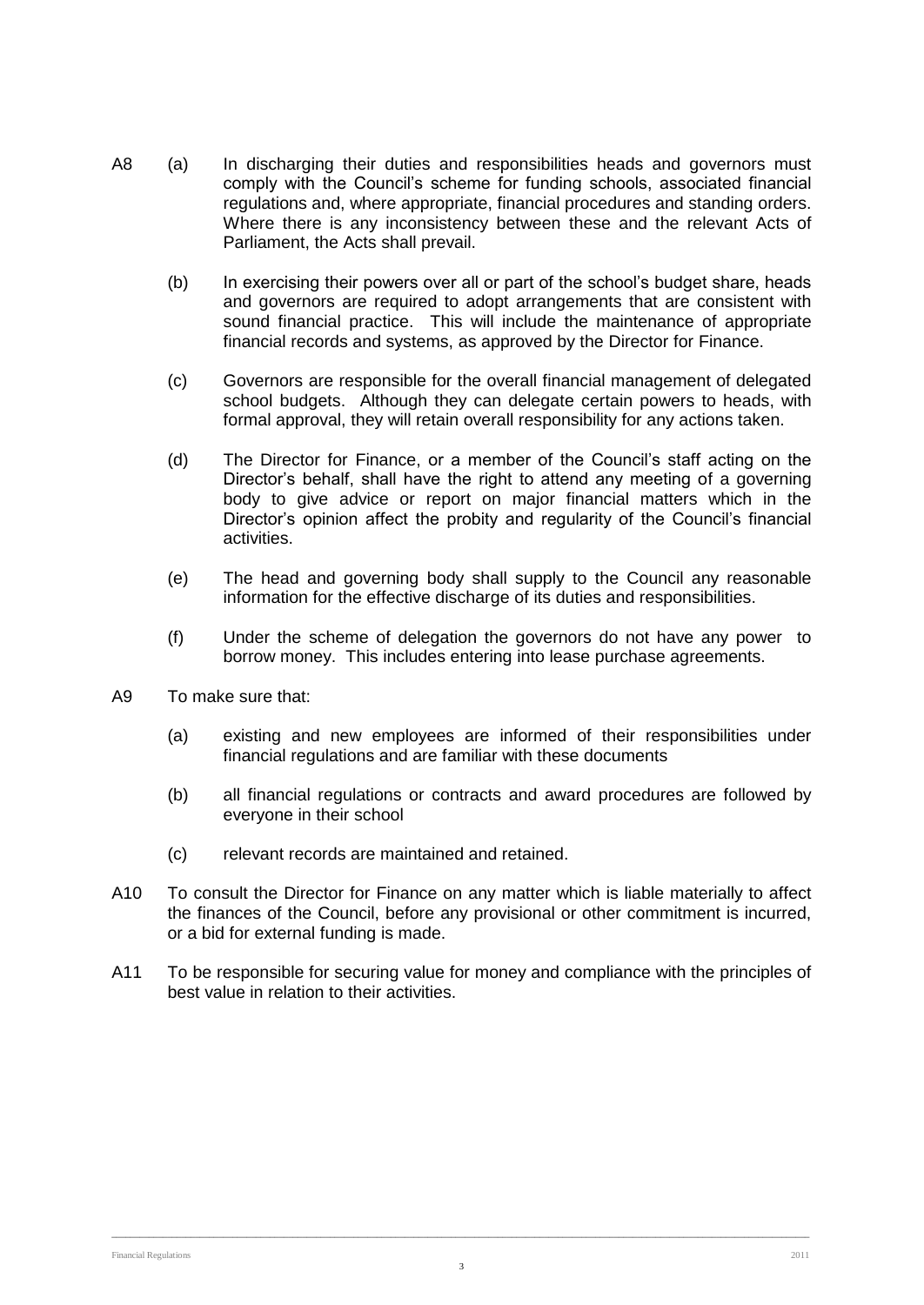# **B SYSTEMS AND PROCEDURES**

#### *Why is this important?*

*Schools are increasingly reliant on computers for their financial management information. The information must therefore be accurate and the systems and procedures sound and well administered. They should contain controls sufficient to make sure that transactions are properly processed and errors detected promptly.* 

*The Director for Finance has a personal responsibility to make sure that the Council's financial systems are sound.*

#### **General**

- B1 The key controls in the provision of financial systems and procedures are to ensure that:
	- operating systems and procedures are secure
	- financial data is available on an accurate, complete and timely basis to support service managers in preparing for approval Council's objectives, targets, plans, budgets and statutory returns
	- financial management information is provided in a timely manner to enable service managers to monitor performance against approvals and plans, and, where relevant, to take appropriate corrective action; and
	- Financial Procedure Rules are reviewed on an ongoing basis to reflect approved changes in operating systems, procedures and legislation.

## **Responsibilities of Director for Finance**

- B2 To make arrangements for the proper administration of the Council's financial affairs, including to:
	- issue advice, guidance and procedures to be followed by the Council's officers and others acting on its behalf
	- determine the accounting systems, form of accounts and supporting financial records, banking services and procedures to be maintained or prepared
	- make sure that local accounting systems used by schools are adequate to meet statutory and Council reporting requirements
	- establish arrangements for audit of the Council's financial affairs
	- approve any changes to be made to existing financial systems or new systems introduced to the Council.
	- review, on an ongoing basis and in consultation with Chief Officers, the Financial Procedure Rules to ensure that they remain appropriate and applicable; and, where this is not the case, seeking approval for their amendment.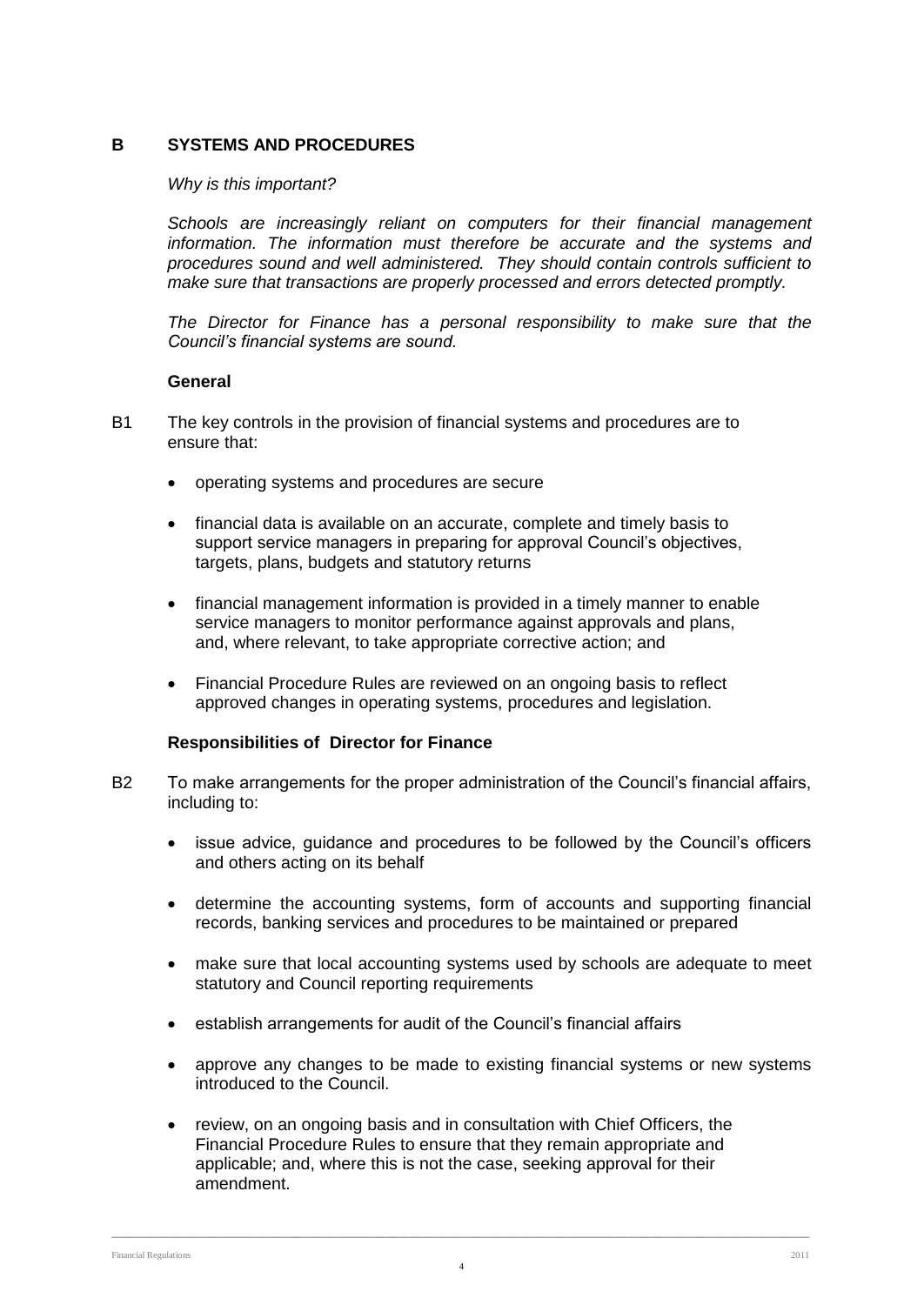#### **Responsibilities of Governors**

- B3 To apply the requirements of the Director of Finance in the maintenance, preparation and operation of financial systems, form of accounts, supporting financial records and procedures.
- B4 To make sure that accounting records are properly maintained and held securely.
- B5 To make sure that vouchers and documents supporting financial transactions or decisions are not destroyed except in accordance with arrangements approved by the Director of Finance.
- B6 To make sure that a complete management trail, allowing financial transactions to be traced from the original document to the accounting records, and vice versa, is maintained.
- B7 To incorporate appropriate controls to make sure that, where relevant:
	- all input is genuine, complete, accurate, timely and not previously processed
	- all processing is carried out in an accurate, complete and timely manner
	- output from the system is complete, accurate and timely.
- B8 To make sure that the organisational structure provides an appropriate segregation of duties to provide adequate internal controls and minimise the risk of fraud or other malpractice.
- B9 Where schools are not using the Council's financial systems, to make sure that there is a documented and tested disaster recovery plan to allow information system processing to resume quickly in the event of an interruption.
- B10 To make sure that systems, procedures and responsibilities are documented and staff trained in operations.
- B11 To establish and keep up to date a Scheme of Delegation identifying staff authorised to act on the Governors' behalf in respect of their responsibilities under the Financial Procedure Rules, including delegations in respect of payments, income collection, placing orders and variations, and showing the limits of their authority.
- B12 Where schools are using the Council's financial systems, to supply lists of authorised members of staff, with specimen signatures and delegated limits, to the Head of People Services Finance, together with any subsequent variations.
- B13 To consult with the Director of Finance before changing any existing system or introducing new systems.
- B14 Where schools are using a local financial system, to maintain lists of authorised members of staff, with specimen signatures and delegated limits, together with any subsequent variations.
- B15 To make sure that effective security arrangements, including back-up procedures, exist for computer systems. Wherever possible back-up information should be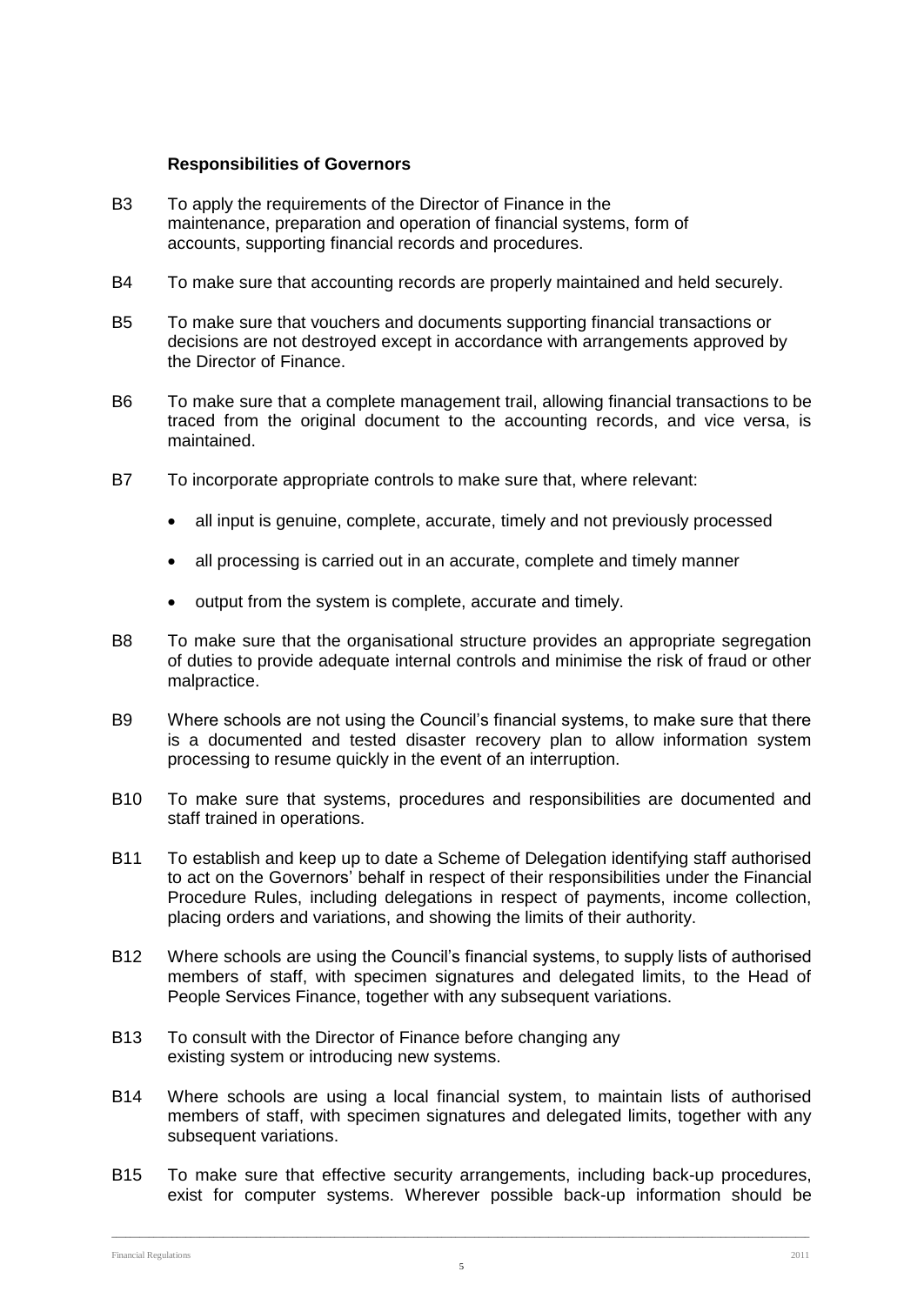securely retained in a fireproof location, preferably off-site, or in an alternative location within the building.

- B16 To make sure that, where appropriate, computer systems are registered in accordance with the Data Protection legislation and that staff are aware of their responsibilities under the legislation.
- B17 To ensure that Payment Card Industry Data Security Standards (PCI DSS) are adhered to, to ensure the Council is authorised to process Visa and MasterCard transactions
- B18 To make sure that relevant standards and guidelines for computer systems issued by the Director of Finance are observed.
- B19 To make sure that computer equipment and software are protected from loss and damage through theft or vandalism.
- B20 To comply with the copyright, designs and patents legislation and, in particular, make sure that:
	- only software legally acquired and installed is used on the Council's or schools' computers
	- staff are aware of the provisions of the legislation
	- in developing systems, due regard is given to the issue of intellectual property rights.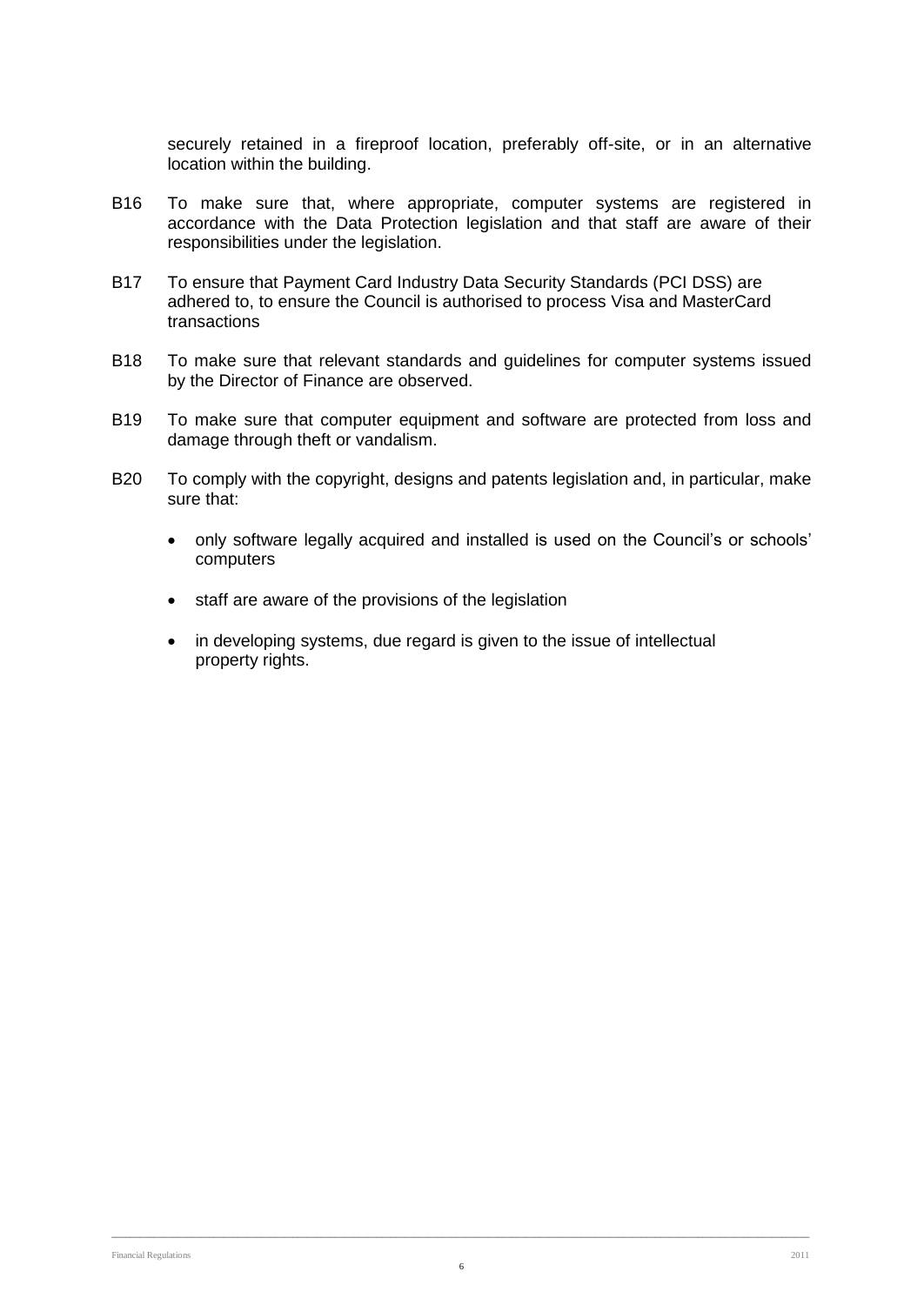# **C BUDGET MANAGEMENT**

#### *Why is this important?*

*The budget is the financial expression of the Council's plans and policies. Budget management ensures that Finance are used for their intended purposes and that these Finance are properly accounted for. The Council itself approves, and operates within, an annual net budget limit. Each service, and school, is required to manage their own expenditure within the budget allocated to them to ensure that the Council does not overspend as a whole. Regular reporting of income and expenditure against approved budgets ensures Governors are aware of, and highlights, situations where actions may be required to maintain spending within approved budget levels.*

*Budgetary control is a continual process enabling the school to review and adjust its budget targets during the financial year. It also provides the mechanism to call to account managers responsible for defined elements of the budget. By identifying and explaining variances against budgetary targets, the school can identify changes in trends and resource requirements at the earliest opportunity.* 

- The key controls for managing and controlling the revenue budget are that:
- all elements of budgeted expenditure and income are allocated to named budget holders
- budget holders accept accountability for their budget allocations and the level of service to be delivered
- budget holders adhere to the approved procedures for the ordering and certifying for payment the purchase of goods and services used in the provision of their service and for the collection of income
- income and expenditure is completely, accurately and promptly recorded and accounted for
- service delivery performance levels are monitored in conjunction with financial performance and that necessary action is taken to align service outputs and budget Finance.
- C1 Each school will be given a budget share calculated in accordance with the formula for funding schools, before the beginning of each financial year*.*
- C2 Each school is required to prepare an annual budget plan to a prescribed format.
- C3 Each school is required to submit the school's budget plan (including any requests for licensed deficits, see C8) together with a copy of the formal minute of approval by the governors to the Head of CYP Finance. Both steps must be completed by the beginning of May except in those cases where the Director of People Services has agreed to an extension because of particular difficulties. Any extension cannot go beyond the end of June.
- C4 The budget plan must be entered on to the school's computerised financial system within two weeks of its approval.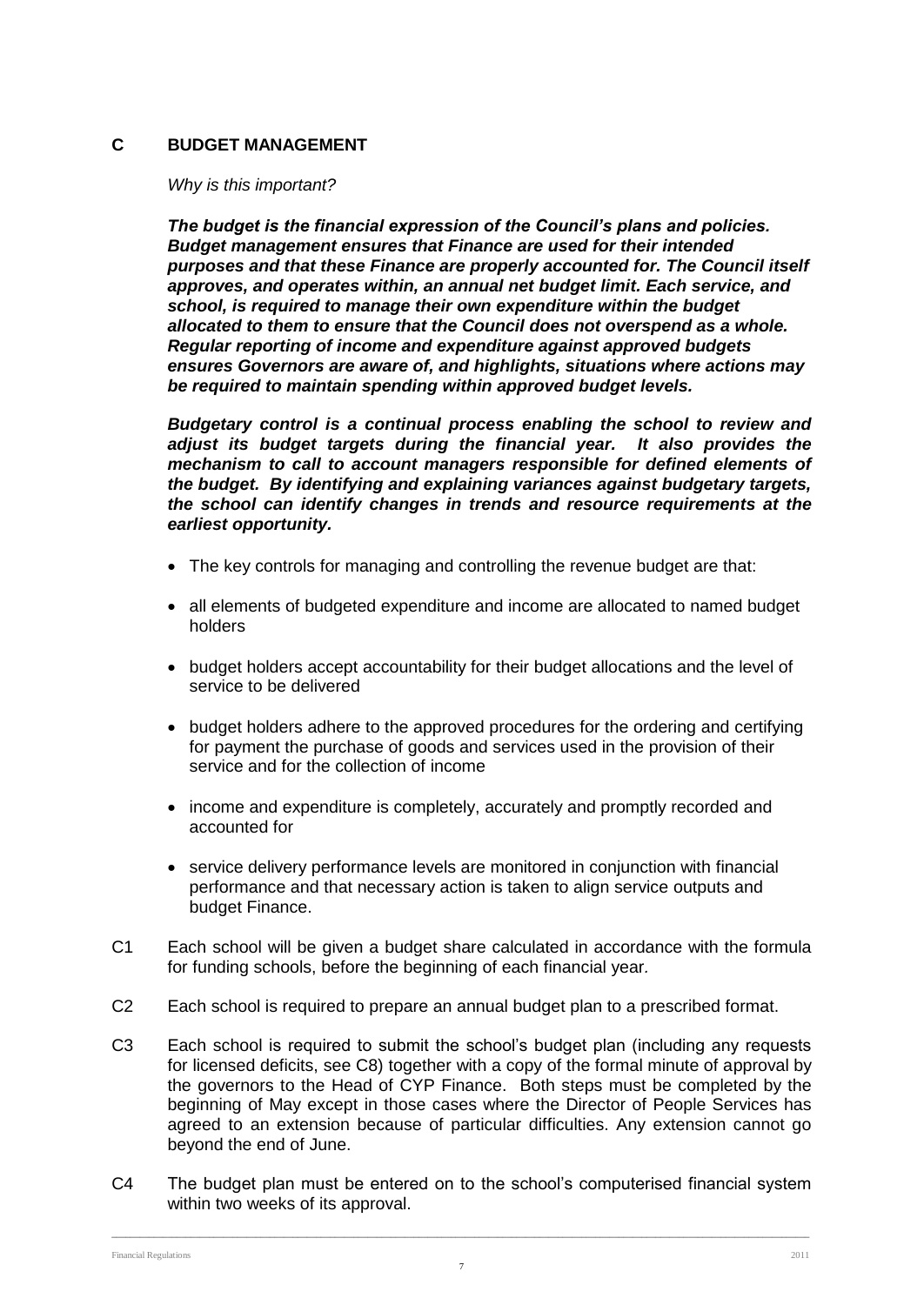- C5 Each governing body is required to make arrangements to make sure that its schools computer based financial system is regularly updated on a timely, accurate and consistent basis.
- C6 Governing bodies and heads are required to set a balanced budget and adhere to their budget limits so as not to exceed the Finance available to them and to manage within those Finance. The budget limit is equal to the budget share plus any available school balance. Governing bodies and heads cannot normally plan for deficits (but, see C8 below). Any unplanned deficit which does not arise from a legitimate call on a contingency provision must be the subject of a detailed financial plan for recovery, proposed by the governing body and minuted accordingly. The plan will be considered by the Council Cabinet and evaluated on behalf of the Council Cabinet by the Director of People Services and Director for Finance. Schools would be expected normally to demonstrate that the budget deficit will be recovered by the end of the financial year following the year in which the deficit was incurred.
- C7 A school's budget share will only be changed during the course of a financial year in the following circumstances:
	- (a) Where an additional allocation from the school specific contingency fund is agreed by the Council.
	- (b) Where the Council decides to increase all schools' budget shares from its general reserve.
	- (c) Where the cost of a particular activity is provided by the Council and the governing body decide to levy a charge on parents, the Council may recover all or part of the funding provided and/or income accruing to the school in respect of that activity.
	- (d) Where a budget adjustment is required under the Education Regulations 1999 regarding permanently excluded pupils.
- C8 In exceptional circumstances, a school may plan to carry forward a deficit at the end of a financial year. This is only permitted where a licensed deficit has been approved according to the rules laid down in the scheme for funding schools.
- C9 A loan scheme will be available for schools wishing to incur large items of expenditure and spread the cost over more than one year. The loan scheme will operate according to rules notified to schools.
- C10 Schools' balances shall be automatically available for carry forward to support the expenditure of the school concerned, subject to any clawback of surplus balances as set out in the Scheme for Funding Schools. Deficits will also carry forward automatically.
- C11 The Council will pay interest on balances it holds on behalf of schools.
- C12 Governors may transfer budget provision between heads of expenditure within the delegated budget. Where additional funds have been allocated to a school for a specific purpose they can only be used for that purpose. No virement relating to a specific financial year shall normally be made after 31 March in that year.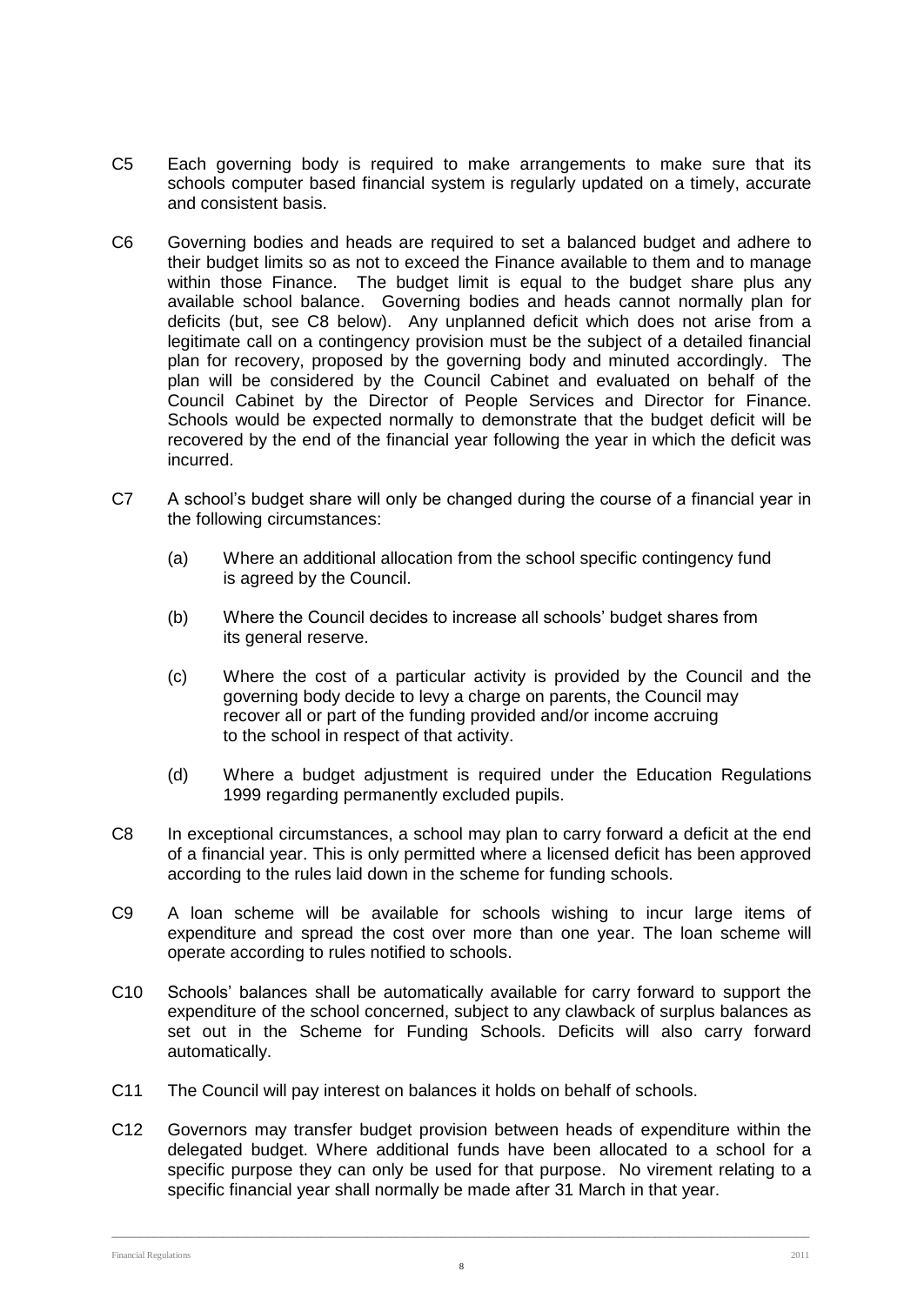- C13 The governing body and, subject to any scheme of budget delegation, Headteachers and other staff are responsible for controlling and monitoring expenditure and income against the delegated budget. Detailed monitoring of the school's budget should be carried out at least monthly. Governors should approve any delegation of budgetary responsibilities to Headteachers or other staff, such as Heads of Department.
- C14 Heads and governors must be able to demonstrate that budgets devolved to their school have been spent on the purposes for which they were established.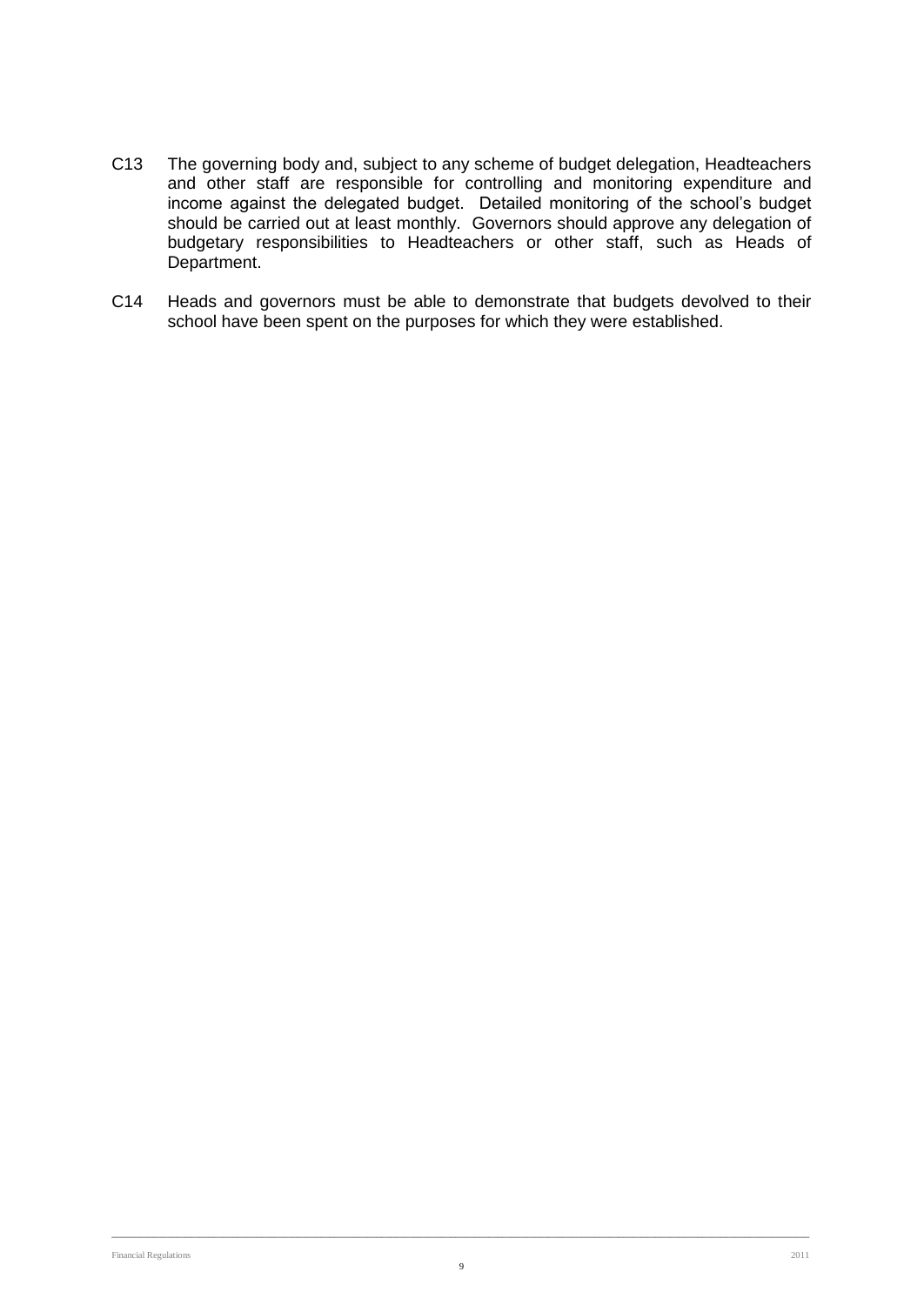# **D CAPITAL AND EQUIPMENT**

- D1 Capital expenditure falls outside the scheme of delegation. However, capital expenditure may be financed from delegated or devolved budgets subject to the conditions laid down in the scheme for funding schools.
- D2 Proposals for a Community or controlled school to undertake capital expenditure on its buildings and finance it from its own Finance shall require the prior approval of the Director of People Services and Director of Finance as set out in the Scheme for Funding Schools and be subject to financial regulations.
- D3 Governors may not arrange any lease or credit arrangement which falls within the definition of capital expenditure without the prior approval of the Director for Finance. All rentals and leases must be checked by the Director for Finance, and governors must provide certification, if requested, so that the Director for Finance can be satisfied that legislative and reporting requirements are being met. This is because of the potential impact on the Council's borrowing powers, to protect the Council against entering into unapproved credit arrangements and to make sure value for money is being obtained.
- D4 Governors must satisfy themselves that they are obtaining value for money from rentals or leasing arrangements. The Council offers a loan scheme for major items of expenditure
- D5 The regulations on income from the disposal of assets are set out in paragraph 5.5 of the scheme for funding schools.
- D6 The disposal of leased assets must have the prior approval of the Director for Finance. In some cases, early termination of leasing will carry a financial penalty from the leasing company. The school would have to meet this, other than in exceptional circumstances.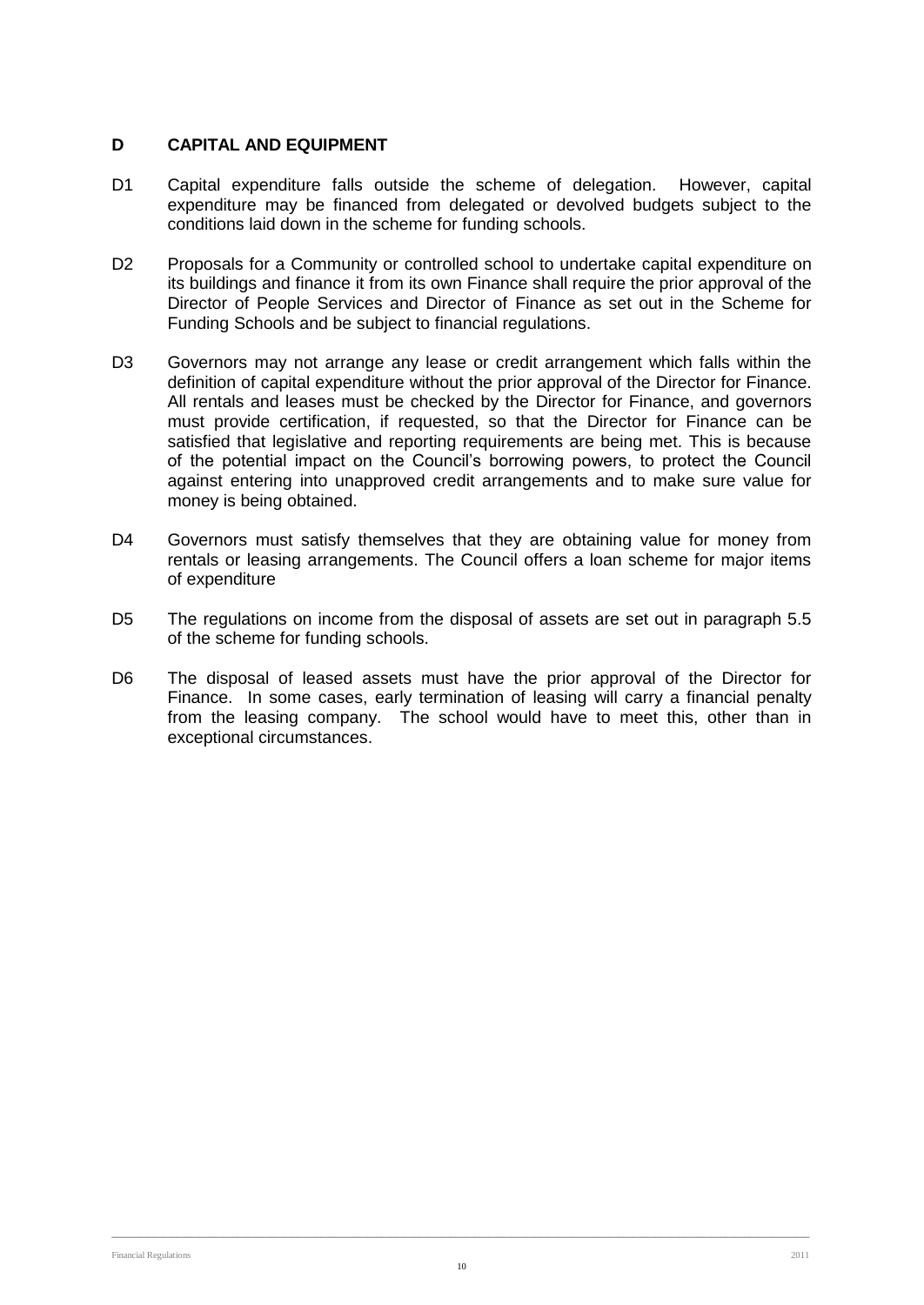# **E ACCOUNTING**

## *Why is this important*?

*Proper accounting records are one of the ways in which the Council discharges its responsibility for stewardship of public Finance. The Council has a statutory responsibility to prepare its annual accounts to present fairly its operations during the year. These are subject to external audit. This provides assurance that expenditure is legal, the accounts are properly prepared and proper accounting practices have been followed.*

## **Responsibilities of Governors**

- E1 To consult and obtain the approval of the Director for Finance before making any significant changes to accounting records and procedures.
- E2 To comply with the following principles as far as possible when allocating accounting duties:
	- separating the duties of providing information about sums due to or from the school and calculating, checking and recording these sums from the duty of collecting or disbursing them
	- \* employees with the duty of examining or checking the accounts of cash transactions shall not themselves be engaged in these transactions.
- E3 To maintain adequate records to provide an audit trail for leading from income/ expenditure source through to the accounting statements.
- E4 To supply financial information in accordance with guidelines issued by the Director for Finance to enable him/her to complete the Statement of Accounts and other statutory returns, and to comply with his/her Section 151 responsibilities.
- E5 To make sure that devolved funds are properly accounted for and are only spent on the purposes for which they were established.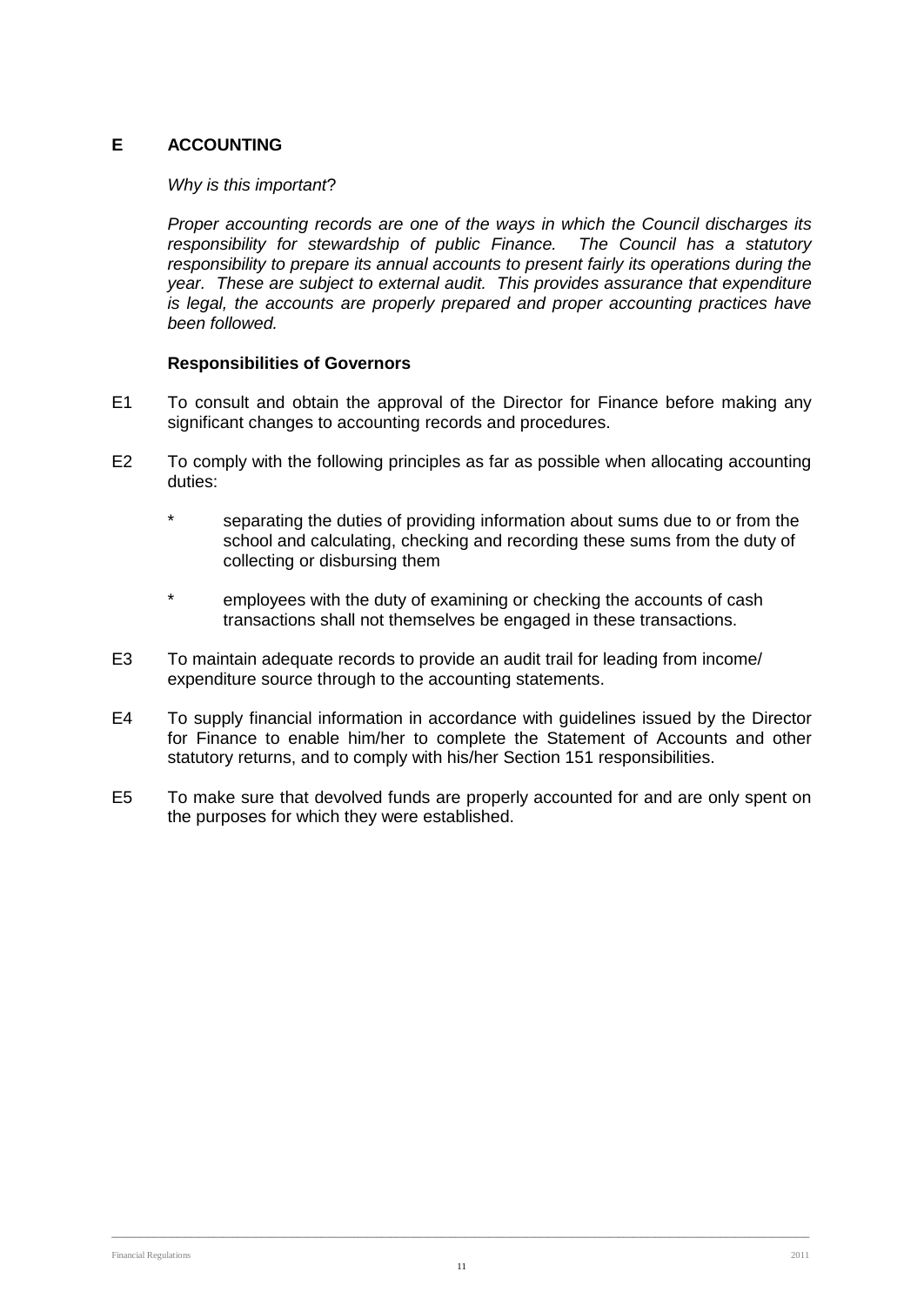# **F AUDIT AND RISK MANAGEMENT**

#### *Why is this important?*

*The Director for Finance has a statutory responsibility for the overall financial administration of the Council's affairs and is responsible for maintaining an adequate and effective internal audit.* 

*Internal Audit checks that management arrangements for control of finance, stocks and assets are adequate, highlights weaknesses in controls, checks that financial and other systems and procedures are sound, appraises the adequacy of procedures to secure economy, efficiency, and effectiveness in the use of Finance, and offers advice and suggests improvements to make sure the Council obtains value for money.*

*The Council's accounts are also scrutinised by external auditors, appointed by the Audit Commission, who must be satisfied that expenditure and income are legal and that the accounts are prepared in accordance with proper accounting practices. The adequacy of arrangements made by the Council to manage risks are also subject to scrutiny by the Audit Commission.*

*The Audit and Accounts Committee has since 2005 taken on the responsibility of overseeing all of these responsibilities, operating within the terms of reference set out elsewhere in the Constitution.* 

## **Responsibilities of Director for Finance**

- F1 The Director for Finance or his/her authorised representative has authority to:
	- enter at all reasonable times on any Council premises or land, and all schools
	- have access to all records, documents and correspondence relating to any financial and other transactions of the Council, including schools, and the management of its risks
	- require and receive explanations as necessary about any matter under examination
	- require any employee of the Council or schools to produce cash, stores or any other Council property under their control if these fall within the coverage of the Council's accounts

For the avoidance of doubt, the authority detailed above includes both Foundation and Voluntary Aided schools and any other establishment operated within the Council's accounts.

In relation to rights of access, the Director for Finance' representatives are expected to have a personal responsibility to observe the highest standards of confidentiality and personal integrity.

F2 To maintain Strategic and Annual Audit Plans in which audit cover has regard to the characteristics and relative risks of the activities involved, and to liase with Chief Officers on the audit strategy and cover required. In addition to the statutory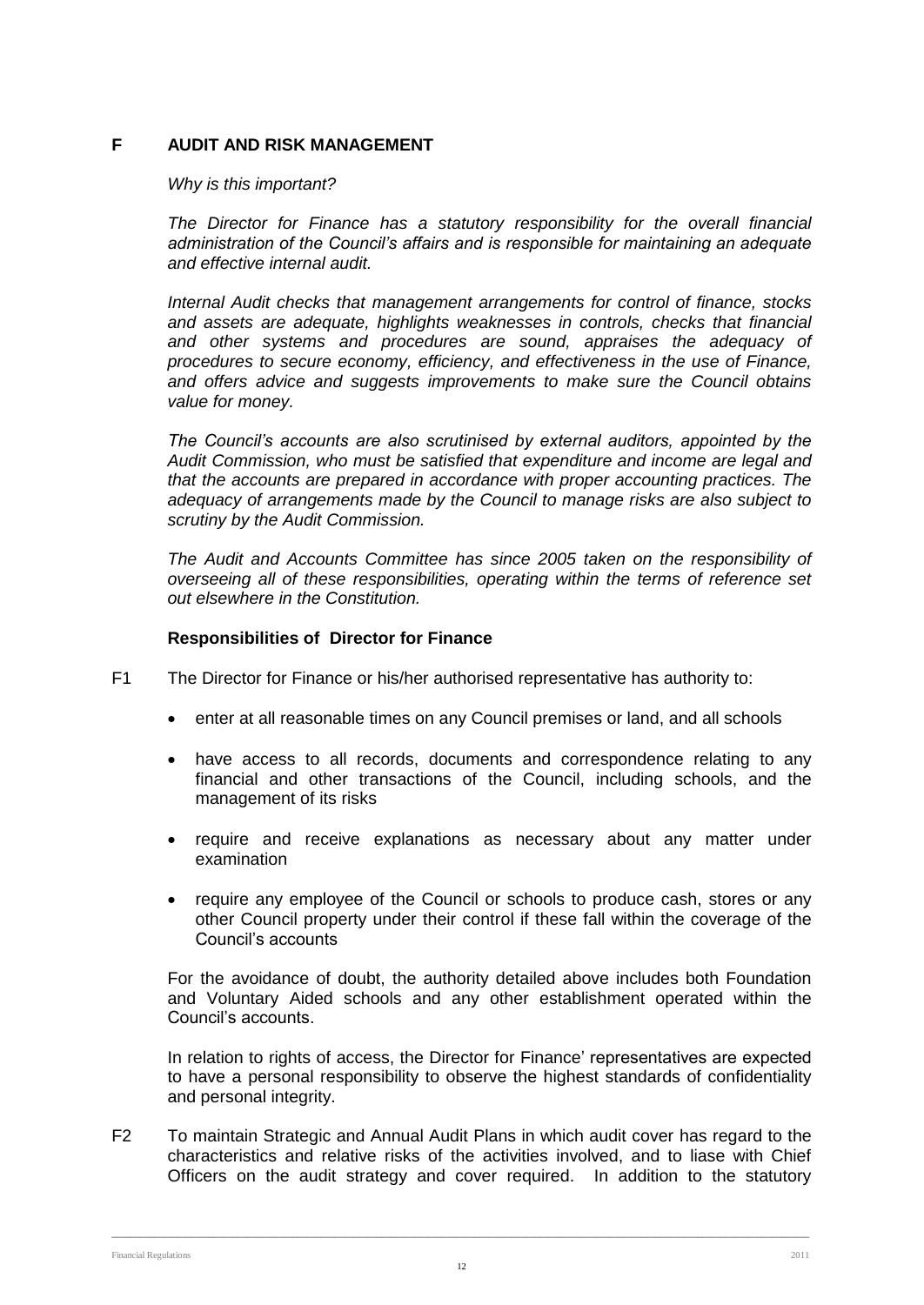requirement this takes account of the need to seek added value, effective use of Finance, improved performance and cost-effective controls.

- F3 To maintain an adequate and effective internal audit of the financial and other records, systems and procedures for control of the Council's Finance.
- F4 To report to the Audit and Accounts Committee on:
	- the planned programme of internal audit work for the year
	- progress in implementing the planned audit programme including a report following the year end
	- the findings of each audit to a degree of detail to be determined by the **Committee**
	- progress made in implementing recommendations of internal audits
	- other matters relating to audit policy, internal control and risk management that are within the terms of reference of the Audit and Accounts Committee
- F5 To approve any new systems for maintaining financial records or records of assets or changes to such systems. This approval should be obtained from the Head of Internal Audit.
- F6 To investigate promptly any suspected fraud, theft, irregularity, improper use or misappropriation of the Council's or schools' property or Finance identified by or notified to the Director for Finance and to report to the Head of Paid Services who will consider any legal proceedings and disciplinary action in consultation with the appropriate Chief Officers.
- F6A To maintain an effective corporate risk management strategy and policy, and to prepare reports to Council Cabinet seeking approval of the strategy and policy which also report on any issues raised by the Audit and Accounts Committee in this context.
- F7 To make sure that issues raised by External Audit are brought to the attention of the Audit and Accounts Committee, and if appropriate to the Head of Paid Services and to the Council Cabinet..

#### **Responsibilities of Governors**

- F8 To put in place appropriate measures to achieve effective internal financial controls. These may include:
	- Provision of codes of practice & procedures
	- Adequate operation of budgetary control & accounting systems
	- Adequate supervision
	- Physical safeguarding of property and staff
	- Segregation of duties
	- Maintenance of local information systems
	- Adherence to authorisation and approval processes.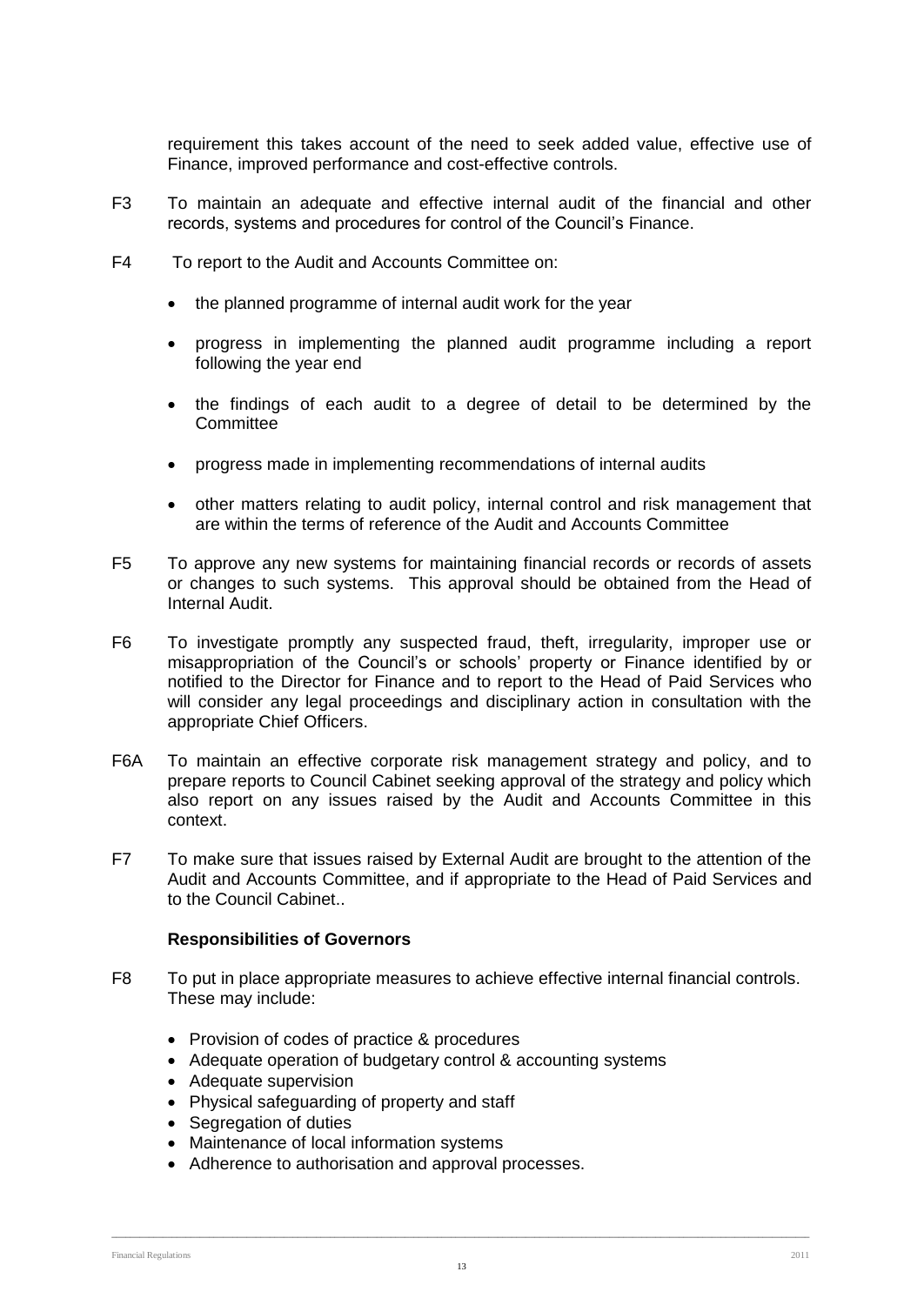- F9 To make sure that internal and external auditors are given access at all reasonable times to premises, personnel, documents and assets which the Auditors consider necessary for the purposes of their work.
- F10 To make sure that Auditors are provided with any information and explanations which they seek in the course of their work.
- F11 To consider and respond promptly to recommendations in audit reports.
- F12 To make sure that any agreed actions arising from audit recommendations are carried out in a timely and efficient fashion.
- F13 To notify the Director for Finance immediately of any suspected fraud, theft, irregularity, improper use or misappropriation of the Council's property or Finance. Pending investigation and reporting, the Governors should take all necessary steps to prevent further loss and to secure records and documentation against removals or alteration.
- F14 To make sure that new systems for maintaining financial records, or records of assets, or significant changes to such systems, are discussed with and agreed by the Council's Head of Internal Audit, prior to procurement and implementation.
- F15 To maintain a risk register for services and projects within the school, informed by regular reviews and assessments of risks and to identify and document actions to mitigate those risks.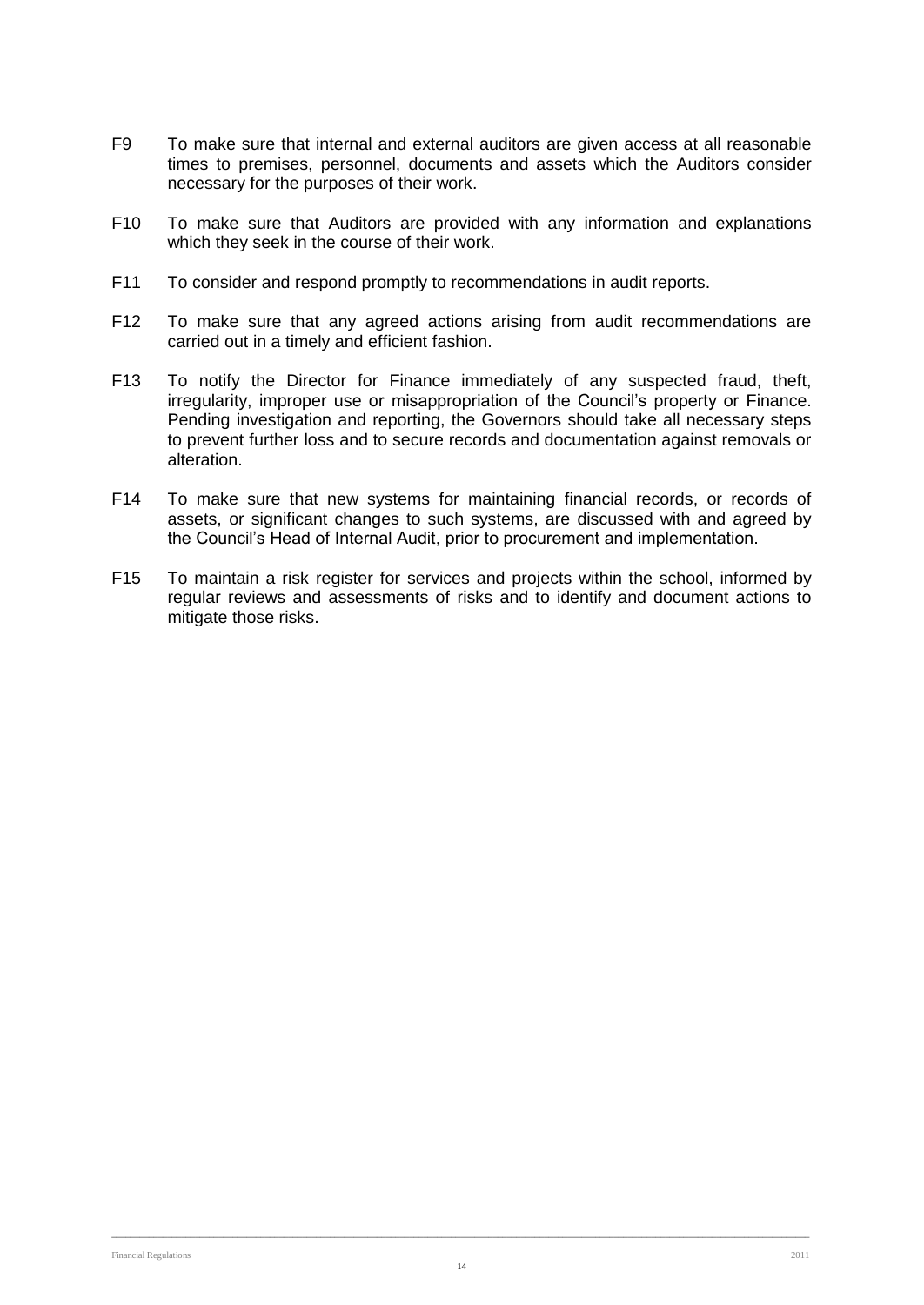# **G ORDERING AND PAYING FOR WORK, GOODS AND SERVICES**

#### *Why is this important?*

*Public money should be spent with demonstrable probity and in accordance with the Council's policies. The Council's procedures should help to make sure that services can receive value for money in their purchasing arrangements. These Regulations should be read in conjunction with the Council's Contracts Procedure, in so far as these apply to delegated school budgets. The section relating to tendering is summarised in section 2.18 of the Scheme for Funding Schools.*

#### **General**

- G1 Every employee of the Council or schools, and every member of the Council or a school governing body, has a responsibility to declare any links or personal interests which they may have with purchasers or suppliers and/or contractors if they are engaged in contractual or purchasing decisions on behalf of the Council, including schools.
- G2 Where schools are using the Council's financial systems, official orders must be in a form approved by the Director for Finance.
- G3 Official orders must be issued for all work, goods or services to be supplied to the schools (except for supplies of utilities, periodical payments such as rent, petty cash purchases or other exceptions specified by the Director for Finance).
- G4 Where schools are using the Council's financial systems, apart from petty cash, schools' own bank accounts and other payments from advance accounts, the normal method of payment of money due from the Council will be by BACS, cheques only in exceptional circumstances or other instrument drawn on the Council's bank account by the Director of Finance. The use of direct debit or standing orders will require the prior agreement of the Director of Finance. Separate regulations apply where schools are using an imprest bank account.
- G5 The use of e-business, e-commerce, credit/debit or purchasing cards, or other electronic means of purchasing goods or services, must be authorised by the Director of Finance.
- G6 Official orders must not be raised for any personal or private purchases, nor should personal or private use be made of school contracts, unless specifically authorised by the Director for Finance in writing and appropriate accounting arrangements made.

## **Responsibilities of Director for Finance**

- G7 Under normal circumstances, only costs arising from expenditure from the school's delegated budget will be charged to the school. However, the Council reserves the right to consider making an additional charge to a particular school's budget in the circumstances listed in the scheme for funding schools at paragraph 6.2.
- G8 Where such costs result in the school's budget being overspent, the Council will consider making an interest charge on the overspending where a school is using the Council's bank account.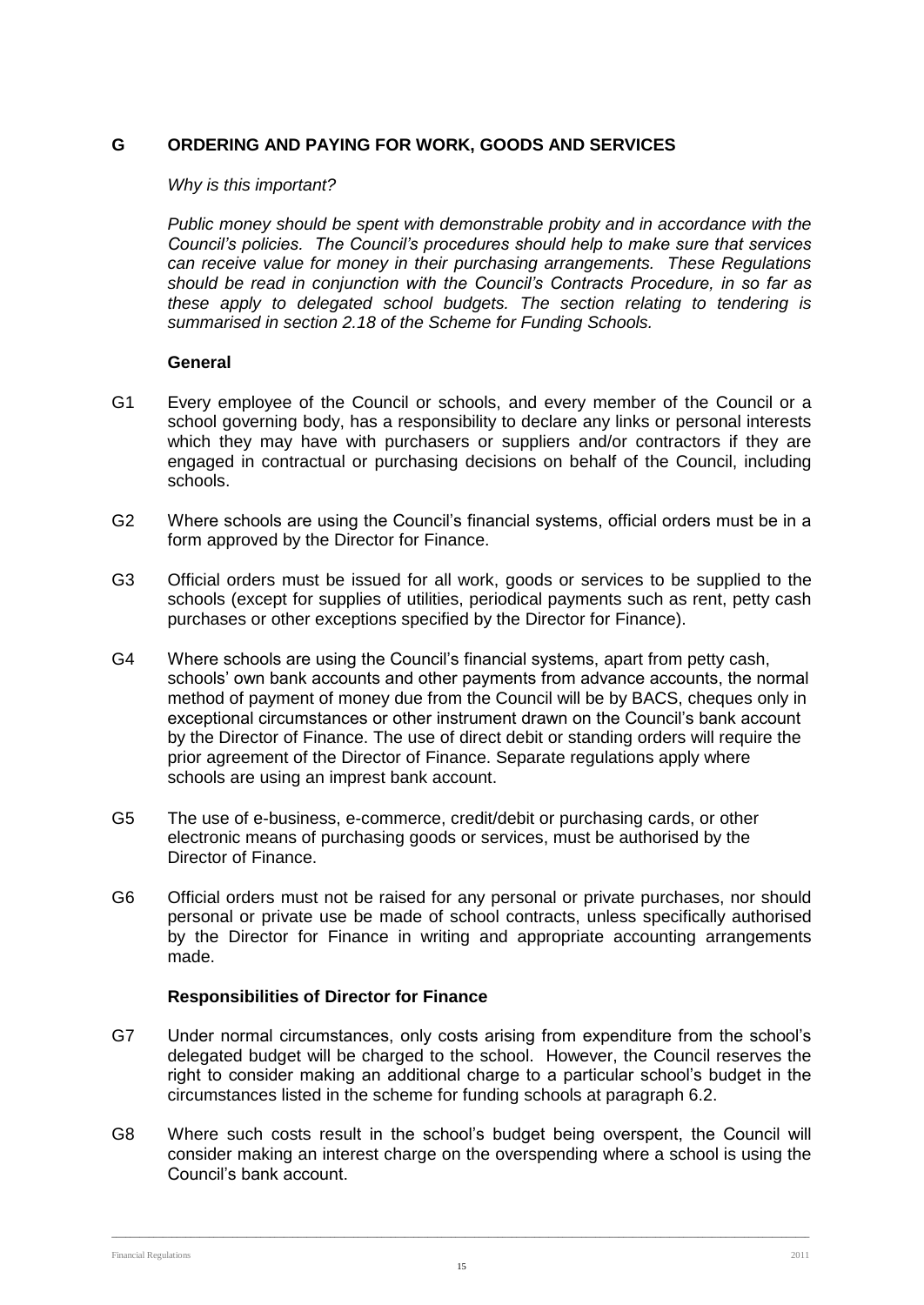G9 The Director for Finance also has a responsibility to make payments, whether or not provision exists within the school's budget, where the payment is specifically required by statute or is made under a court order.

#### **Responsibilities of Governors**

- G10 To make sure that written and uniquely numbered orders are used for all goods and services except for supplies of utilities, periodical payments such as rent, petty cash purchases or other exceptions specified by the Director for Finance.
- G11 To make sure that where paper orders are submitted, only official prenumbered order forms are used. These are controlled stationery and should be retained securely when not in use. These are only to be used in exceptional circumstances and where previously agreed with the Director of Finance.
- G12 To make sure that orders are only used for goods and services provided to the school. Individuals must not use official orders to obtain goods or services for their private use.
- G13 To make sure that only authorised staff electronically authorise or sign official order and to maintain an up-to-date list of such authorised staff, including specimen signatures identifying in each case the limits of their authority. Governors' prior approval should be sought before an order exceeding these limits is placed. The signatory of the order should be satisfied that the goods and services ordered are appropriate and needed, that there is adequate budgetary provision and that quotations or tenders have been obtained if necessary. Value for money should always be taken into consideration.
- G14 To make sure that a budgetary control system is established which enables commitments incurred by placing orders to be shown against the appropriate budget allocation so that it can be taken into account in budget monitoring reports.
- G15 To provide for the separation of duties by ensuring that at least two members of staff are involved in the ordering, receiving and payment process, so that, where possible, a different officer from the person who authorised the order and in every case, a different officer from the person checking and certifying the invoice, authorises an invoice for payment.
- G16 To make sure that goods and services are checked on receipt to make sure they are in accordance with the order. This check should, where possible, be carried out by a different person from the member of staff who signed the order. Appropriate entries should then be made in inventories or stores records.
- G17 To make sure that payment is not made unless a proper VAT invoice has been received, checked, coded and certified for payment confirming:
	- receipt of goods or services
	- that the invoice has not previously been paid
	- that expenditure has been properly incurred and is within budget provision
	- that prices and arithmetic are correct and accord with quotations, tenders, contracts or catalogue prices
	- correct accounting treatment of tax
	- the invoice is correctly coded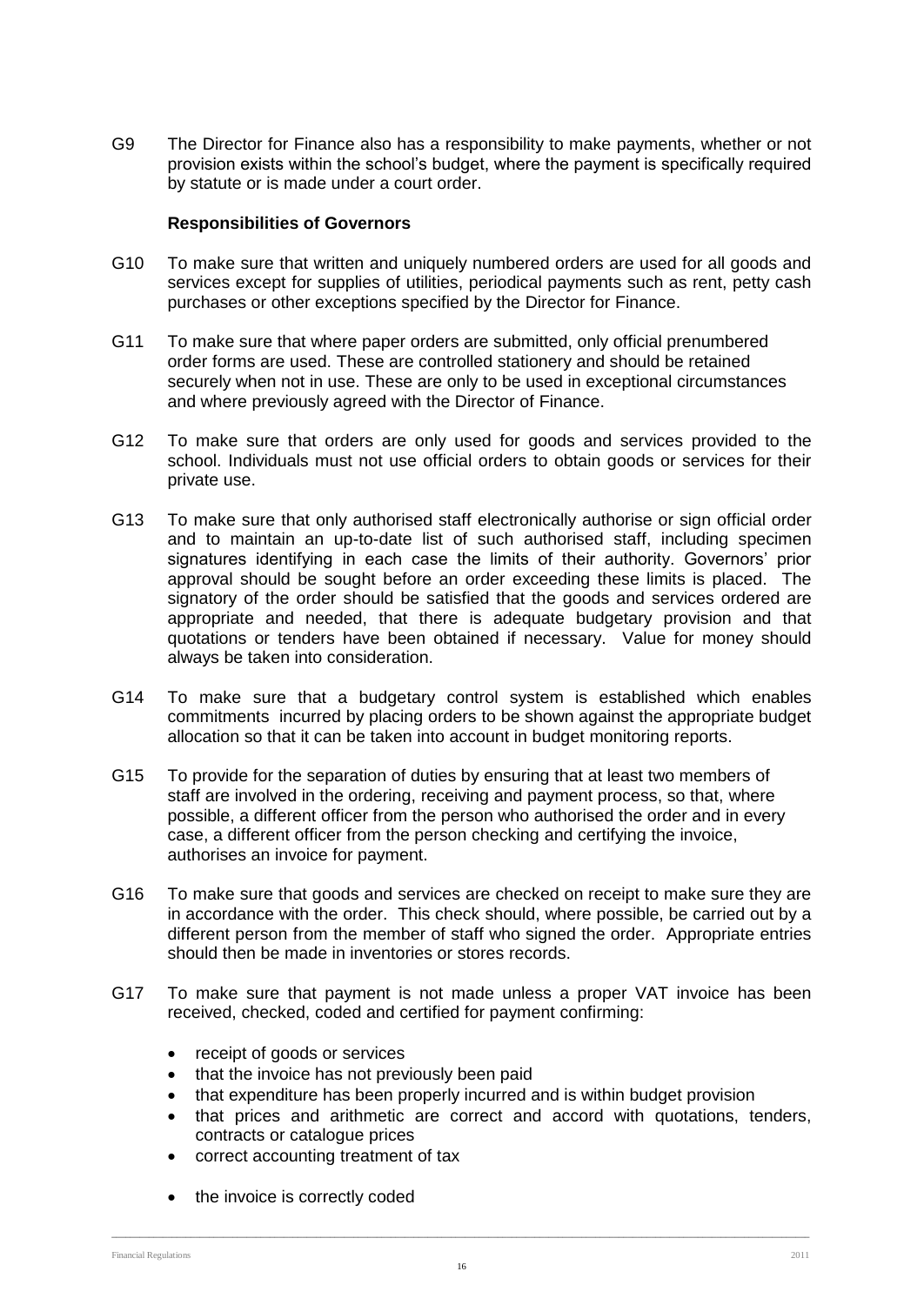- discounts have been taken where available
- that appropriate entries will be made in accounting records.
- G18 To make sure that an authorised member of staff, if possible a different person from the member of staff who signed the order, authorises invoices.
- G19 To make sure that the school maintains and reviews periodically a list of staff approved to certify and authorise invoices. Where a school is using the Council's financial systems it should forward names, together with specimen signatures and details of the limits of their authority to the Head of People Finance.
- G20 Where payments are made through the Council's central payments system, photocopied or faxed invoices, statements or other documents other than the formal invoice should not be submitted. Any instances of these being rendered may be reported to the Head of Internal Audit.
- G21 To encourage suppliers of goods and services to receive payment by the most economical means for the Council. Payments should preferably not be made by direct debit.
- G22 To make sure that the school obtains best value for money from purchases by taking appropriate steps to obtain competitive prices for goods and services of the appropriate quality ensuring limits stated within the Scheme for Funding Schools paragraph 2.16, 2.17 and 2.18 are not breeched.
- G23 Where the governors have decided that their school will be included in a Council arranged contract for goods or services, governors must comply with the terms and conditions of the Council's contracts in relation to these goods or services.
- G24 To follow the procedures established by the Director of Finance in putting purchases of goods or services, where appropriate, out to competitive quotation or tender. These will comply with The Council's Contract Procedure Rules, except where listed in paragraph 2.17 of the Scheme for Funding Schools and will cover:
	- authorised officers and the extent of their authority
	- advertisement for tenders
	- procedure for creating, maintaining and revising a standard list of contractors
	- selection of tenderers
	- compliance with UK and EU legislation and regulations
	- procedures for the submission, receipt, opening and recording of tenders
	- the circumstances where financial or technical evaluation was necessary
	- procedures for negotiation
	- acceptance of tenders
	- the form of contract documentation
	- cancellation clauses in the event of corruption or bribery
	- contract records.
- G25 To make sure that employees are aware of the National Code of Conduct for Local Government Officers, (copies available from Personnel), and that all employees have a copy of the Council's guidelines for dealing with existing and potential suppliers of goods and services.
- G26 To make sure that no loan, leasing or rental arrangements are entered into without prior agreement from the Director for Finance. This is because of the potential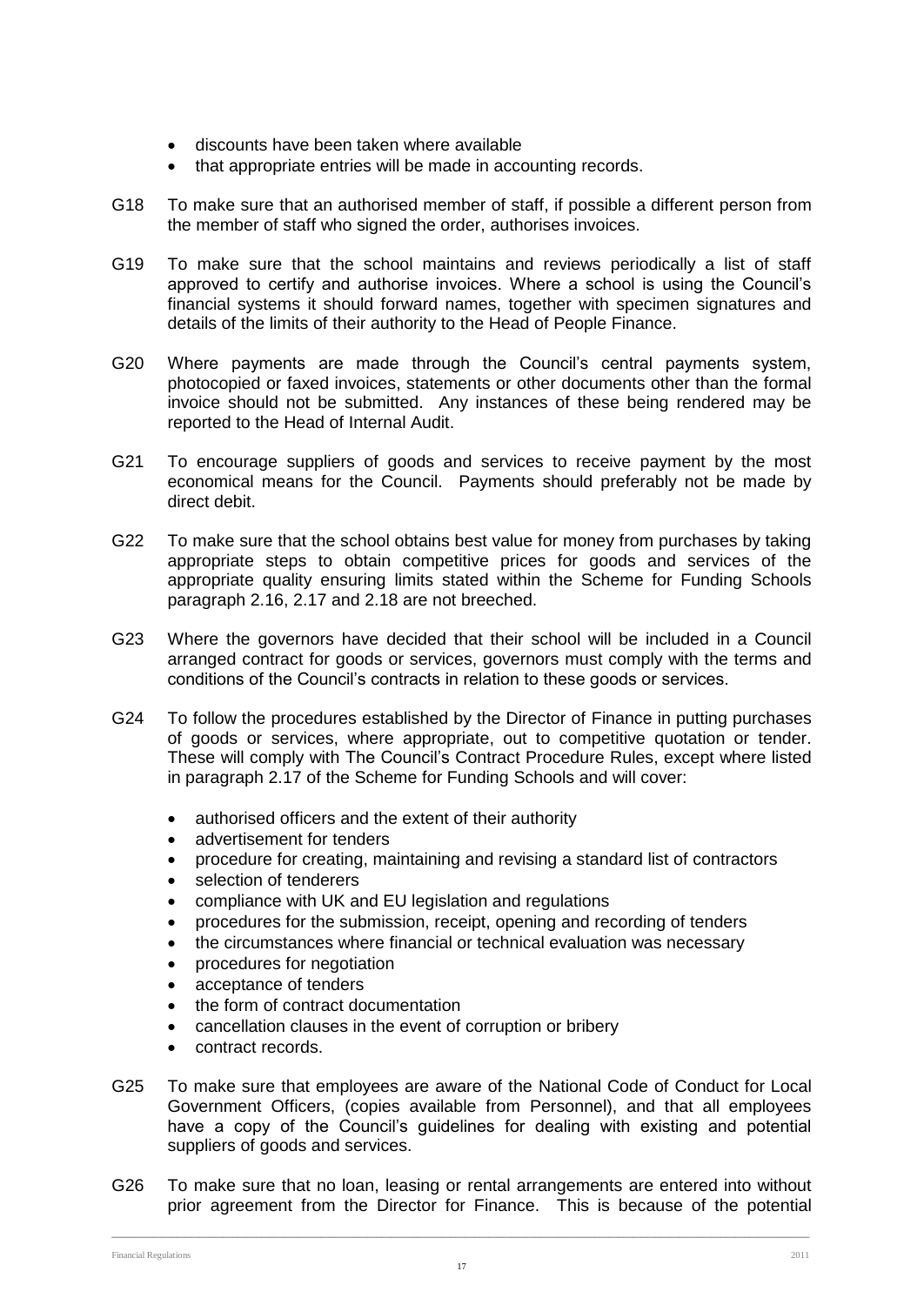impact on the Council's borrowing powers, to protect the authority against entering into unapproved credit arrangements and to make sure value for money is being obtained.

- G27 To notify the Director for Finance of outstanding expenditure relating to the previous financial year as soon as possible after 31 March in line with the timetable determined by the Director for Finance and, in any case, not later than 30 April.
- G28 To notify the Director for Finance immediately of any expenditure to be incurred as a result of statute/court order where there is no budgetary provision.
- G29 To make sure that invoices are authorised, processed and paid promptly within agreed contractual terms and conditions or within 30 days of the invoice date in line with the regulations of the Late Payment of Commercial Debts (Interest) Act 1998. Checks should be made to make sure invoices are paid only once, are within budget provision and are coded correctly.
- G30 To exercise care in the payment of individuals via invoice payment, having mind to the guidelines issued by the HM Revenue and Customs, the Contributions Agency and the Council on employment status.
- G31 All appropriate payment records shall be retained and stored for the required period in accordance with Council policy
- G32 Employees should not make official purchases, excluding personal expenses, using personal credit cards for which they subsequently seek reimbursement from the school budget as this circumvents the requirement for pre-authorisation by an independent party. Similarly, personal store account cards/loyalty cards held in the name of private individuals should not be used in connection with Council purchases.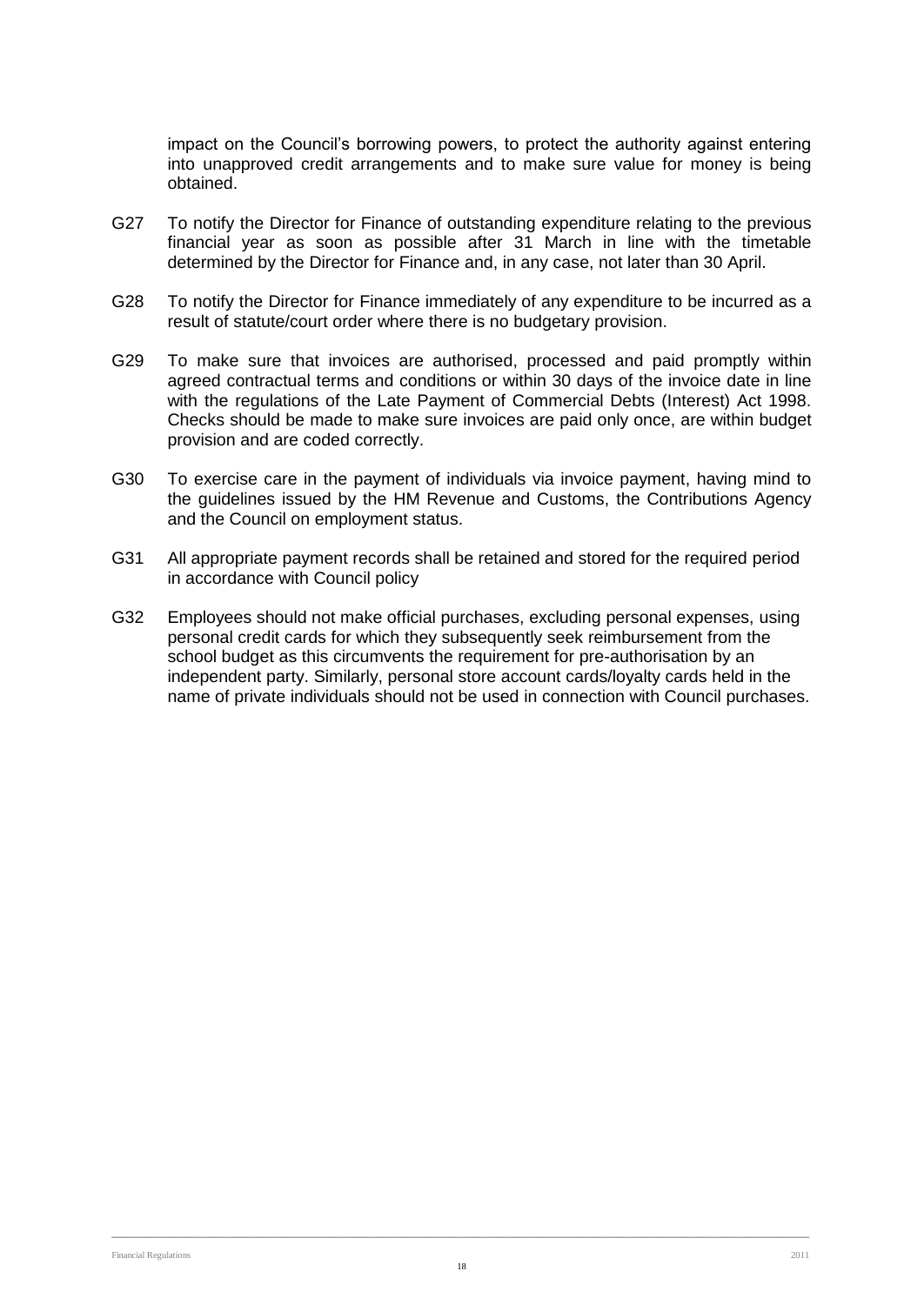# **H INCOME**

#### *Why is this important?*

Income is derived both from the provision of supplies and services to customers and from contributions, grants, taxes and other revenues to finance services generally.

*Income can be a vulnerable asset and effective collection systems are necessary to make sure that all of the income due is identified and collections are receipted, banked and accounted for properly. It is preferable to obtain income in advance of supplying goods or services as this improves the Council's or schools' cashflow and also avoids the time and cost of administering debts.* 

#### **General**

H1 Where schools are using the Council's financial systems, all money received by an employee on behalf of the Council or a school shall be paid without delay to the Director of Finance or as he/she directs, to the Council's bank or national giro account. Where schools are using a local bank account expressly agreed with the Director of Finance, any money received shall be paid without delay into that bank account. The standard method for new regular debts should be direct debits.

#### **Responsibilities of Director for Finance**

- H2 Where schools are using the Council's financial systems, to agree arrangements for the collection of all money due to the Council and approve the procedures, systems and documentation for the collection of all income.
- H3 Where schools are using the Council's financial systems, to order and supply to schools all receipt forms, books or tickets and similar items subject to satisfactory arrangements being in place for for their safe custody and control.
- H4 Where schools are using a local bank account, to be satisfied that appropriate procedures for banking, collection and reconciliation are in place.

## **Responsibilities of Governors**

- H5 To establish a charging policy for services, including the appropriate charging of VAT, and review it regularly.
- H6 To segregate duties so as to ensure that different members of staff are involved in each stage of the processes for the identification of amounts due, the receipt of cash in settlement of the debt, the reconciliation of the amount due to that received, and the reconciliation of cash received and banked to the relevant bank account.
- H7 Where schools are using the Council's financial systems, to comply with Council instructions relating to debt recovery.
- H8 Where schools are not using the Council's financial systems, to establish and initiate appropriate recovery procedures, including legal action where necessary, for debts that are not paid promptly.
- H9 To issue official receipts or maintain other documentation for income collection.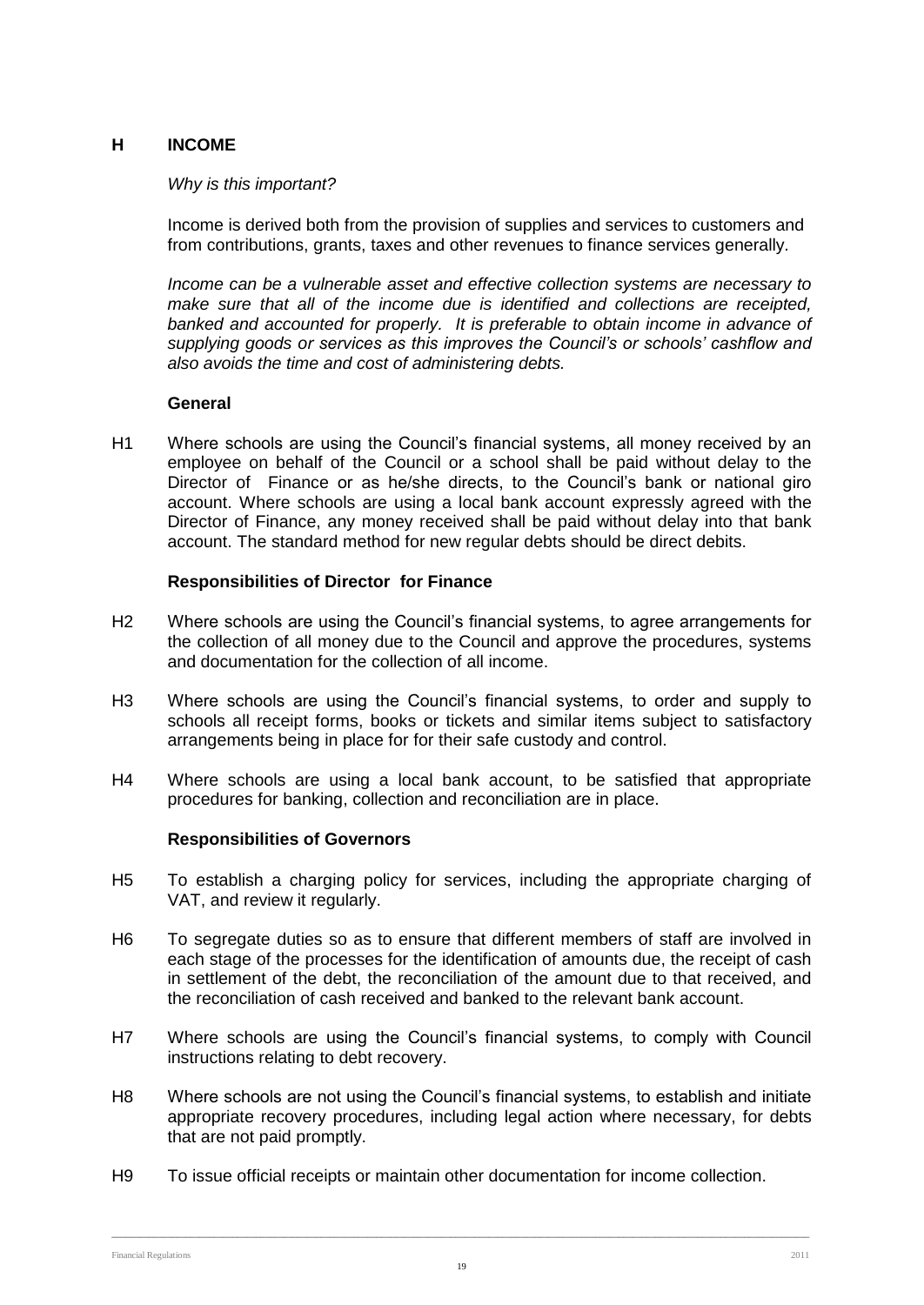- H10 To make sure that, where possible, at least two employees are present when post is opened so that money received by post is properly identified and recorded.
- H11 To retain securely receipts, tickets and other records of income, for the appropriate period.
- H12 To receipt income on day of receipt and lock away all income to safeguard against loss or theft.
- H13 To make sure that income is paid fully and promptly into the appropriate bank account in the form in which it is received. Appropriate details should be recorded on to paying in slips to provide an adequate audit trail. **To safeguard against money laundering, payment in cash in excess of £5,000 for any single transaction will not be accepted from any source.**
- H14 To keep a record of every transfer of money whenever it changes hands. The receiving officer must sign immediately for the transfer and the transferor must retain a copy.
- H15 To make sure income is not used to cash personal cheques or other payments.
- H16 To supply the Director of Finance with details relating to work done, goods supplied or services rendered or other amounts due, to enable the Director of Finance to record correctly the sums due to the Council, including schools, and to make sure accounts are sent out promptly. Governors have a responsibility to assist the Director of Finance to collect debts which they have originated by providing any further information requested by the debtor, and in pursuing the matter on the Council's behalf.
- H17 To keep a record of every transfer of money whenever it changes hands. The receiving member of staff must sign for the transfer and the transferor must retain a copy.
- H18 Once raised, no bona fide debt may be cancelled except by full payment or by its formal writing off. A credit note to replace a debt can only be issued to correct a factual inaccuracy or administrative error in the calculation and/or billing of the original debt.
- H19 To notify the Director of Finance of outstanding income relating to the previous financial year as soon as possible after 31 March in line with the timetable determined by the Director of Finance and not later than 30 April. This date will be subject to change in line with the Council's final accounts process
- H20 Additional income resulting from delegated functions may be used to finance additional expenditure, with the approval of the Governors.
- H21 Governors may decide formally whether or not to take action to collect amounts due to the delegated budget which are unpaid.
- H22 To make sure that invoices are raised within 28 days of the completion of the work or service, including agreed phased completion.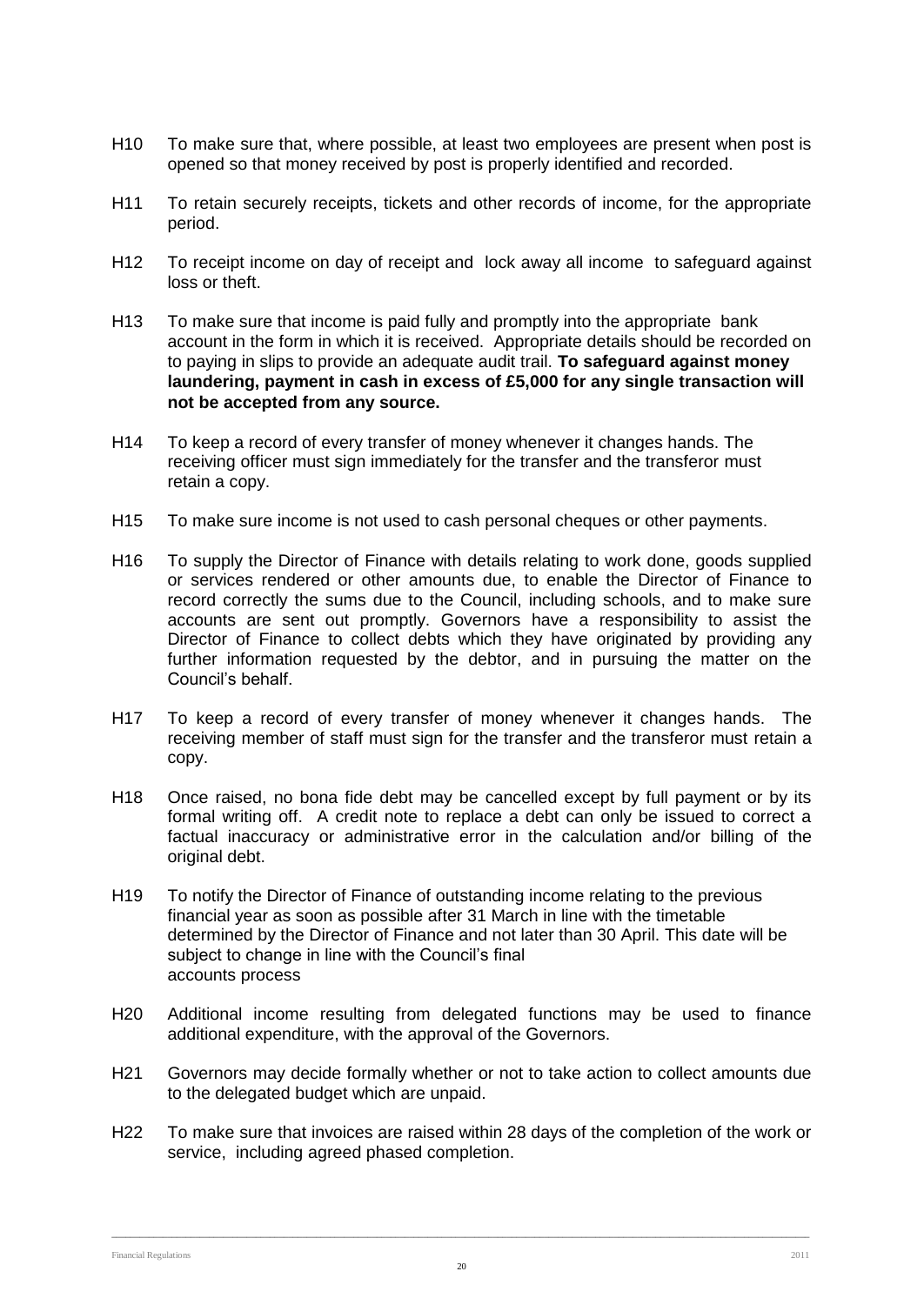# **I PAYMENTS TO EMPLOYEES**

#### *Why is this important?*

*Employee costs are the largest item of expenditure in schools. It is therefore important that there should be controls in place to make sure that payments are made only where they are due and that payments accord with the individual's conditions of employment.*

The key controls for payments to current and former employees are to ensure that procedures and processes are in place which ensures that:

- payments are made at the appropriate time under secure , sound and reliable arrangements
- payment arrangements provide for the appropriate segregation of duties and authorisation procedures
- payments are in accordance with all statutory requirements as well as regulations and directions of the Council
- payments are accounted for completely, accurately and promptly
- payments are monitored regularly against approved budgets
- all appropriate payroll records and supporting documentation are retained for the appropriate period.

#### **Responsibilities of Governors**

- I1 Where the Council is the employer, to make sure appointments are made in accordance with the regulations of the Council and approved establishments, grades, and scale of pay and that adequate budget provision is available..
- I2 Where schools are using the Council's payroll system, to notify the Director of Finance of all appointments, terminations, or variations which may affect the pay or pension of an employee or former employee, in the form and to the timescale required by the Director of Finance.
- I3 To make sure that adequate and effective systems and procedures are operated for personnel and payroll aspects, so that:
	- payments are only authorised to bona fide employees and former employees
	- payments are only made where there is a valid entitlement
	- conditions and contracts of employment are correctly applied
	- employees' names listed on the payroll are checked at regular intervals (at least monthly) to verify accuracy and completeness
	- there is an effective system of checking and certifying payroll forms, etc.
- I4 Where schools are using the Council's payroll system, to send an up-to-date list of the names of officers authorised to sign records to the Director of Finance, together with specimen signatories.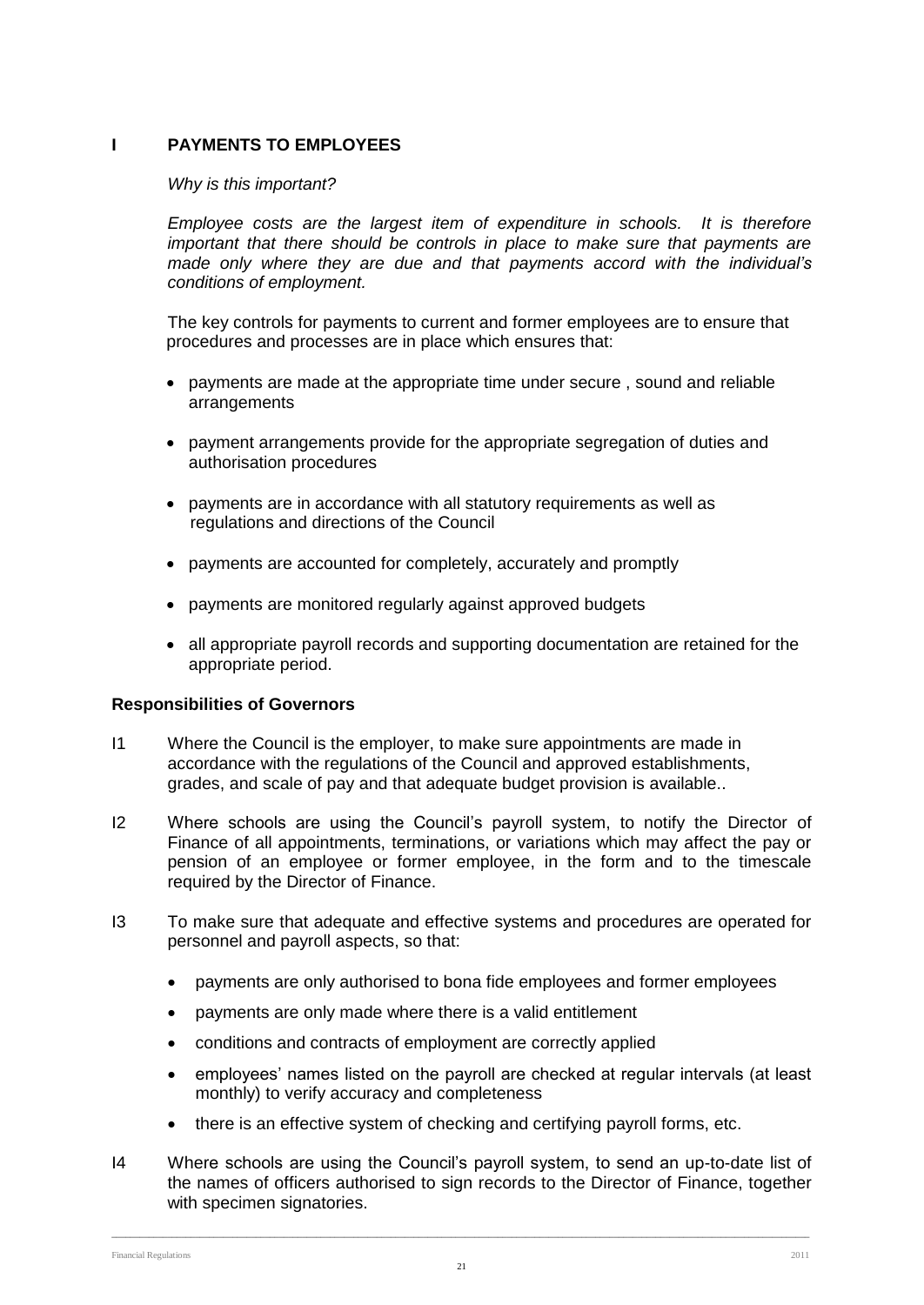- I5 To make sure that payroll transactions are processed only through the payroll system. Governors should give careful consideration to the employment status of individuals employed on a "self employed consultant or sub contract" basis. The Inland Revenue applies a tight definition for employee status and in cases of doubt, advice should be sought from the Director of Finance.
- I6 To certify travel and subsistence claims and other allowances, where certification is taken to mean that journeys were authorised and expenses properly and necessarily incurred and allowances properly payable by the Council or schools, making sure that cost-effective use of travel arrangements is achieved. Due consideration should be given to tax implications and the Director of Finance informed where appropriate. To submit claims for travel and subsistence allowances, which are compliant with Council policies and procedures, on a monthly basis and, in any event, within one month of the year-end
- I7 Where schools are using the Council's payroll system, to make sure that the details of any employee benefits in kind are notified to the Director of Finance to enable full and complete reporting within the Income Tax Self Assessment system.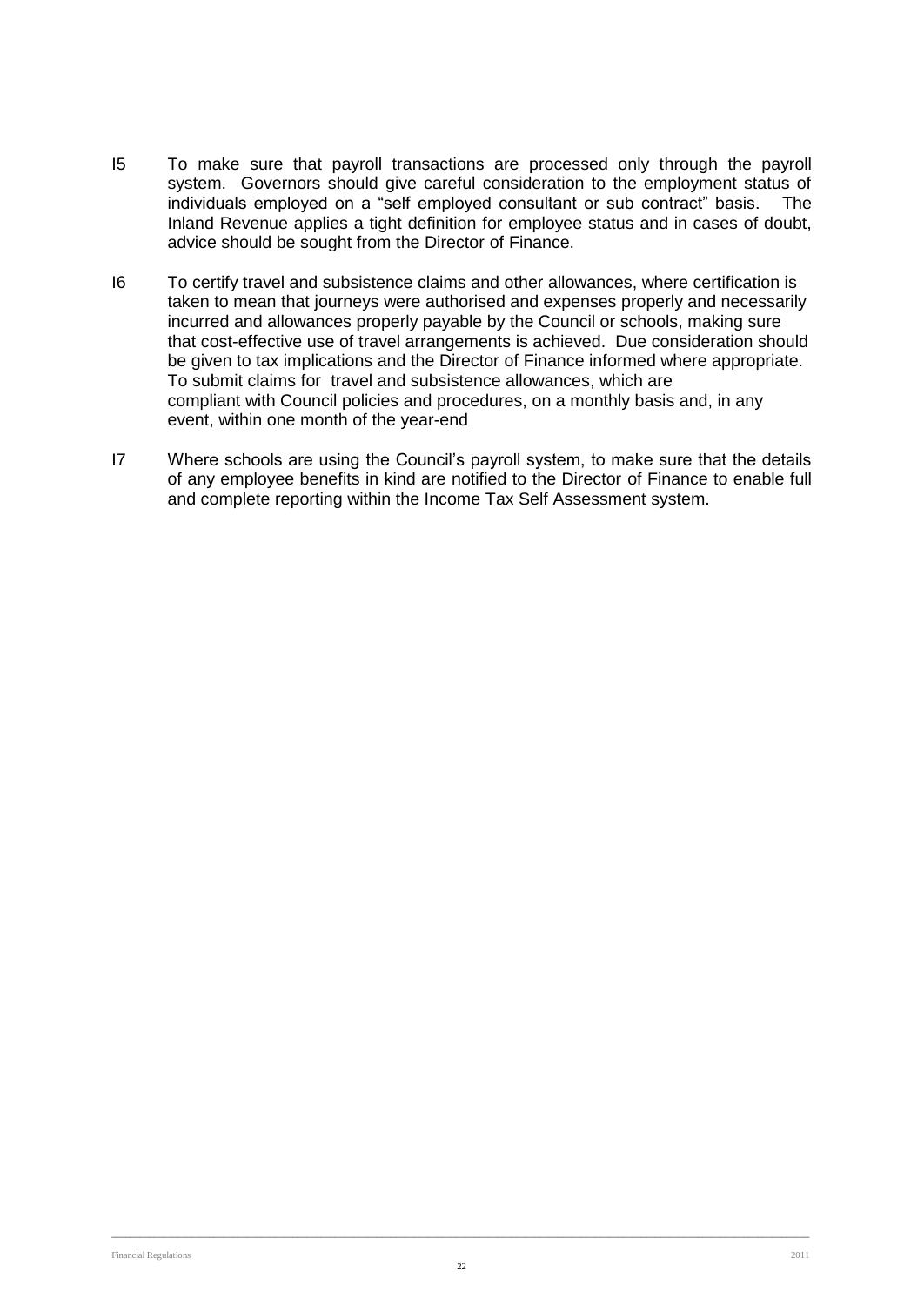# **J TAXATION**

## **Why is this important?**

Like all organisations, the Council is responsible for making sure it pays the right amount of tax at the right time - tax issues are often very complex and the penalties for incorrectly accounting for tax are severe. It is therefore very important for all schools to be aware of their responsibilities.

## **General**

The key controls on taxation are that procedures are in place which ensure that:

- all taxable transactions are identified, the tax liability properly assessed, and accounted for within specified timescales
- all statutory and other returns are made to the appropriate authorities within the specified timescales
- all other statutory requirements are met

## **Responsibilities of Governors**

- J1 To make sure that the correct VAT liability is attached to all income and that all VAT recoverable on purchases complies with HM Revenue and Customs Regulations.
- J2 To have procedures in place that can quickly identify VAT errors and where errors are discovered, to inform the Director of Finance in a timely manner so they can be disclosed to HM Revenue and Customs.
- J3 To make sure that, where construction and maintenance works are undertaken, accurate and timely information is provided to enable the Director of Finance to pay the contractor in accordance with the requirements of the Construction Industry Tax Scheme.
- J4 To make sure that all persons employed by the Council or schools are added to the Council's or school's payroll and that tax is deducted from any payments, except where the individuals are bona-fide self employed or are employed by a recognised staff agency.
- J5 To make sure that records are kept of all benefits in kind provided to employees that are relevant for taxation purposes.
- J6 To determine the employment status (employee or self employed) of all individuals engaged to provide a service before proceeding with the engagement.
- J7 To keep and preserve for a period of at least 6 years, records and accounts in a manner that will enable HMRC to check easily that all taxes have been properly accounted for.
- J8 To ensure that interest payments made to individuals and non tax resident companies are identified and advised to the Director ofFinance so that they can be subject to tax at source.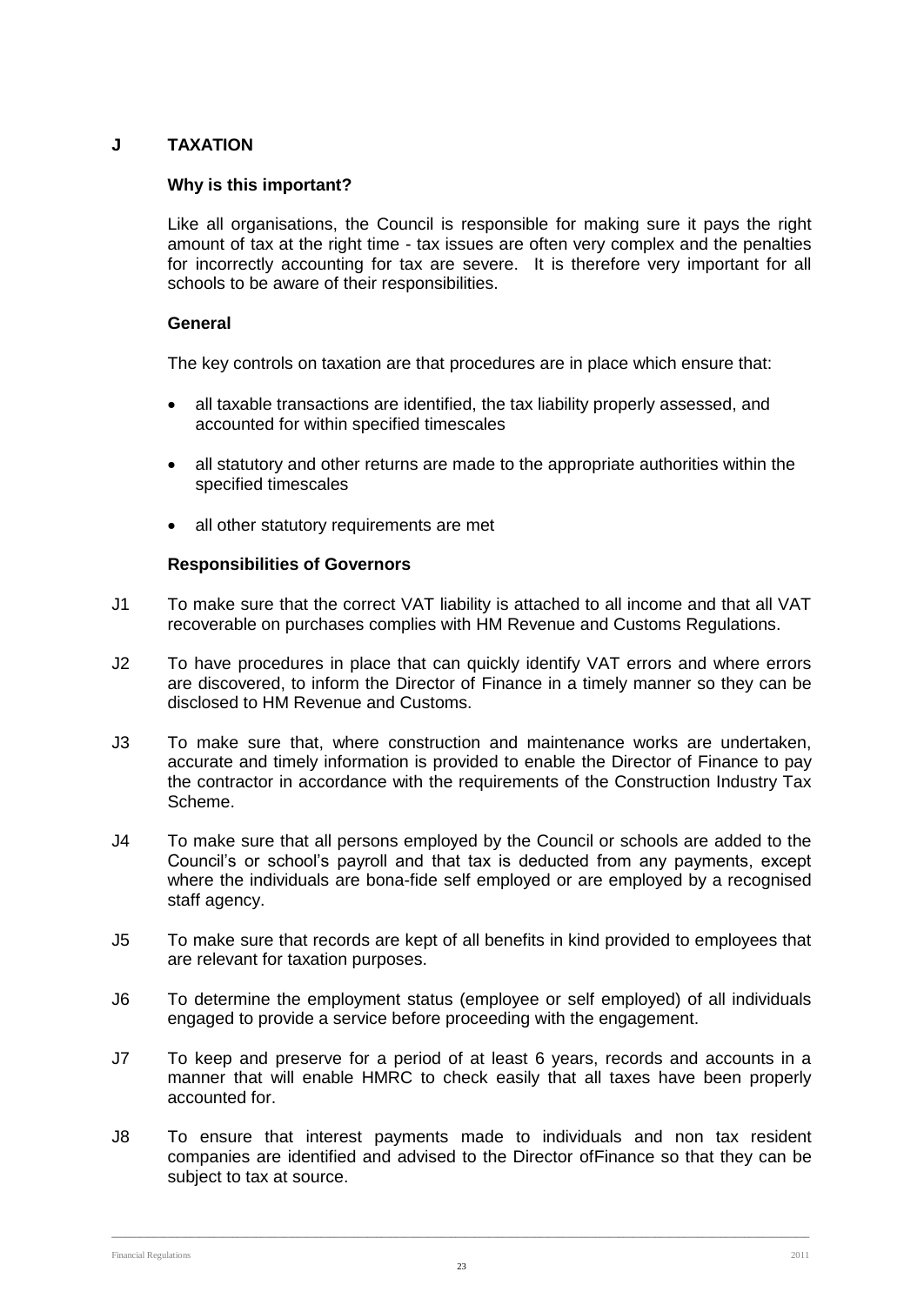J9 To consult with and seek advice from the Director of Finance on the potential tax implications of any new initiatives for the delivery of Council activity and services.

#### Financial Regulations 2011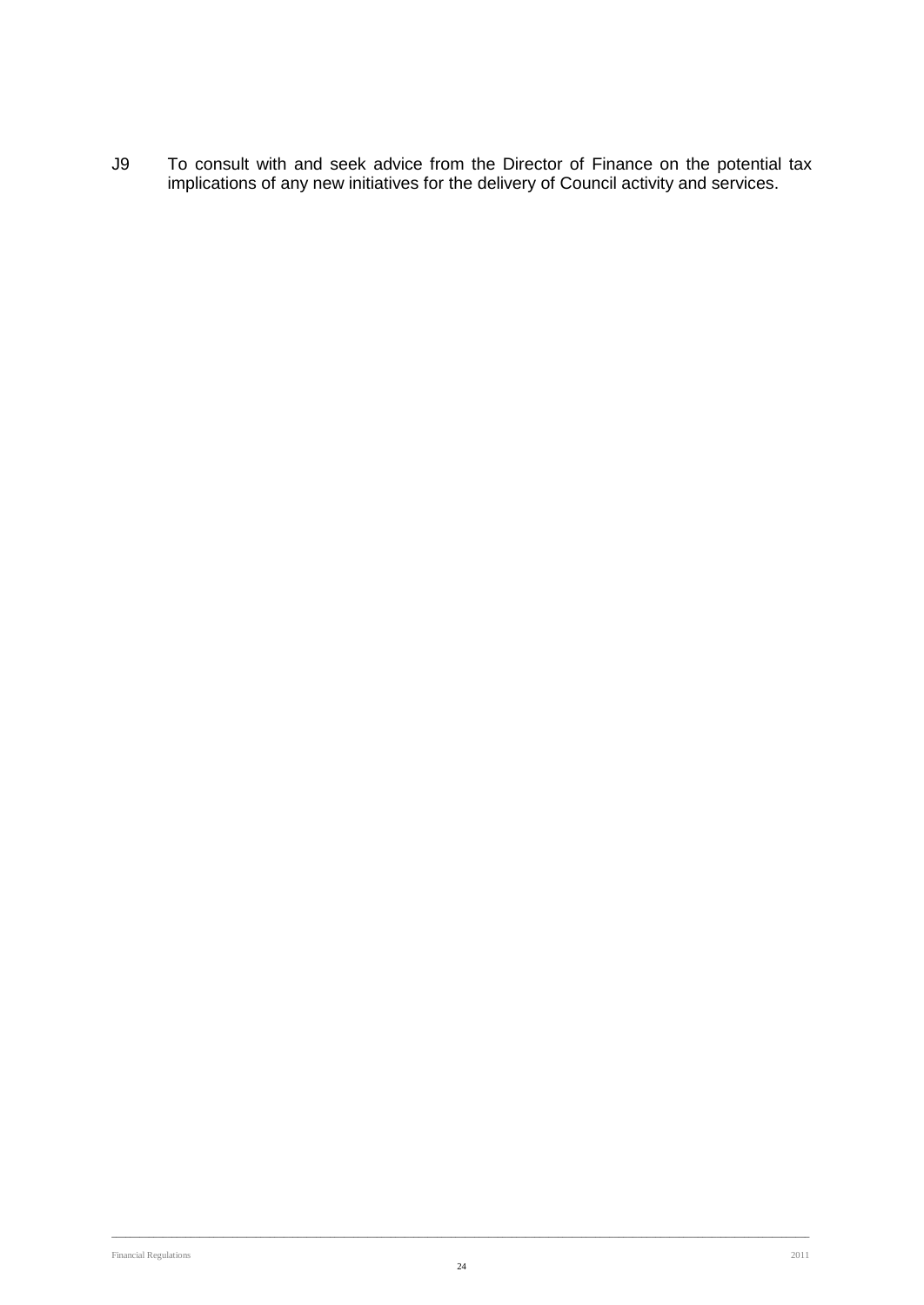# **K ASSETS AND SECURITY**

#### **Why is this important?**

The Council and schools hold assets in the form of property, vehicles, equipment, furniture and other items worth many millions of pounds. It is important that assets should be safeguarded and used efficiently in the delivery of services, and that there should be arrangements for the security of both assets and service operations.

All Assets should be safeguarded against loss, damage, misuse or any other unnecessary diminution in value so that they can continue to be available to provide continuity of efficient service delivery. Similarly, information must also be safeguarded so that service delivery can continue.

In addition, for capital assets, up to date details are required for purposes of both fixed asset accounting and sound asset management.

In some instances it may be more cost effective to lease assets, including property, vehicles and equipment, rather than to purchase them outright.

It is important to distinguish between operational leases and finance leases as both have differing accounting requirements and have a different impact on service revenue accounts.

It is not cost-effective for schools or the Council to tie up cash Finance or to incur maintenance or other costs by continuing to hold physical assets which are no longer required or fit for use in service delivery; thus, obsolete, non-repairable or surplus assets must be disposed of in a suitable manner at the appropriate time, and having regard to legal and other requirements so as to ensure that the maximum sale proceeds are obtained.

#### **General**

The key controls for the security of Finance such as land, buildings, vehicles equipment, plant, machinery, and other assets are that procedures are in place to ensure that:

- The items are used only for the purposes of the Council or the school and are properly accounted for.
- The items are available for official use as and when required.
- When the items are no longer of use, and have been approved for disposal by governors in conjunction with the Director of Finance, they are disposed of in an appropriate manner so as to maximise the sale proceeds, unless there has been prior Member approval to allow the item(s) to be donated to a charity, voluntary organisation or similar body.
- Details of all items are recorded at the time of purchase in an asset register, or other appropriate record and that the details of the item's location, value and condition are maintained up to date.
- A physical verification of assets is carried out on an annual basis.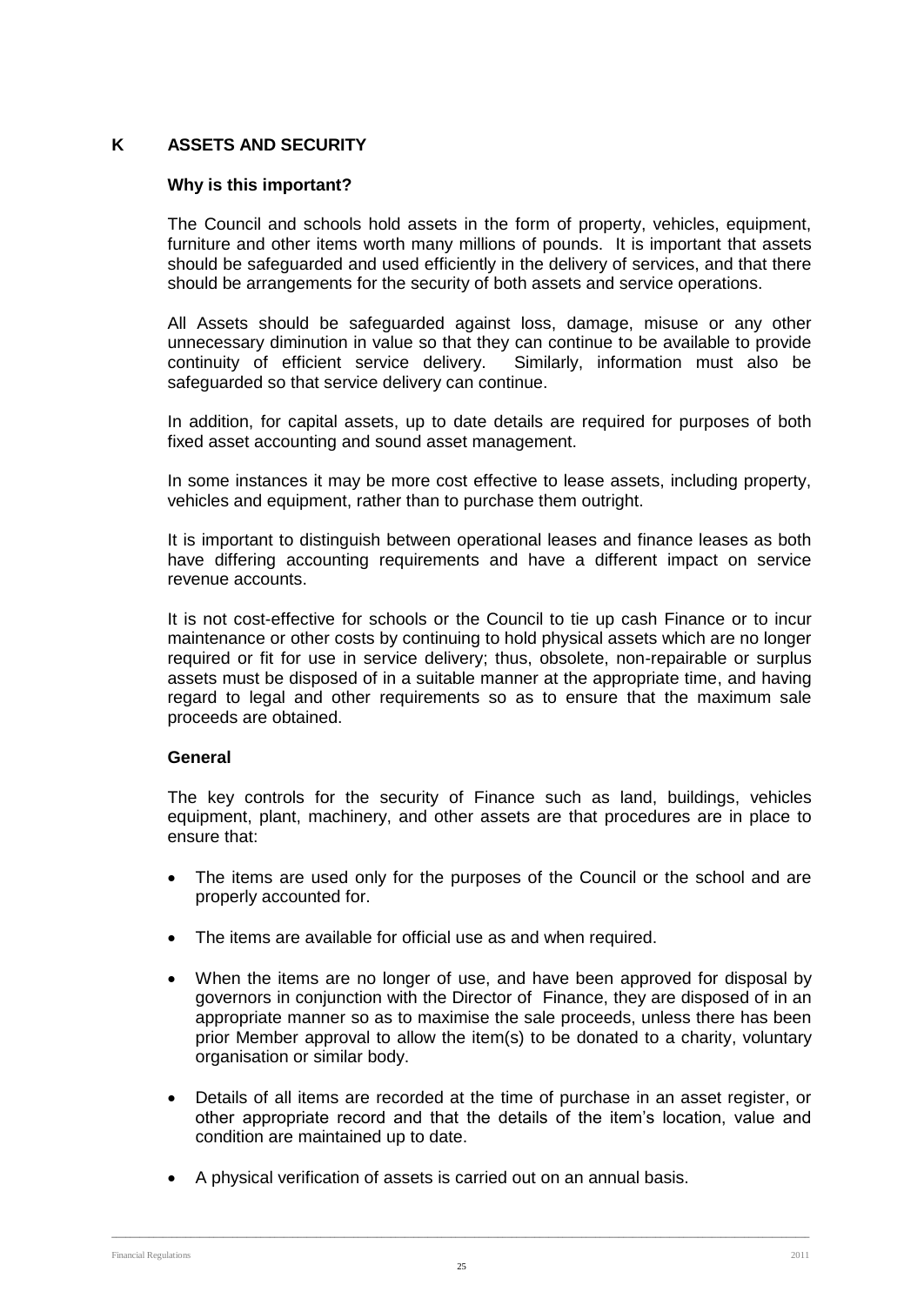All staff are aware of their responsibilities with regard to the safeguarding of the Council's or the school's assets.

**Security** 

#### **Responsibilities of Governors**

- K1 To make sure the proper security of the buildings and other assets under their control.
- K2 To make sure that lessees and other prospective occupiers of Council land are not allowed to take possession or enter the land until a lease or agreement, in a form approved by the Director of Finance has been signed by the Director of Finance.
- K3 Where land or buildings are surplus to the requirements of a committee, a recommendation for the sale of land should be subject to the Director of Finance.
- K4 Where the use of buildings or land is subject to appropriation between services, to refer the appropriation for approval by the Council Cabinet and/or Council or school, taking into account the alternative possible uses of the land.
- K5 To pass the title deeds to the Head of Paid Services who is responsible for custody of all title deeds.
- K6 To make sure that no Council asset is subject to personal use by an employee without proper authority and is in accordance with relevant Council policies and procedures.
- K7 To make sure the safe custody of vehicles, equipment, furniture, stock, stores abd other property belonging to the Council.
- K8 To make sure that the school maintains a register of moveable assets in accordance with arrangements defined by the Director of Finance.
- K9 To make sure assets are identified, their location recorded and that they are appropriately marked and insured.
- K10 To consult the Director of Finance in any case where security is thought to be defective or where it is considered that special security arrangements may be needed.
- K11 To make sure cash holdings on premises are kept to a minimum in line with normal operational requirements.
- K12 To make sure that keys to safes and similar receptacles are carried on the person of those responsible at all times; loss of such keys must be reported to the Director of Finance immediately.
- K13 To arrange for the valuation of assets for accounting purposes to meet requirements specified by the Director of Finance.
- K14 To make sure that all employees are aware that they have personal responsibility with regard to the protection and confidentiality of information, whether held in manual or computerised records. Information may be sensitive or privelaged, or may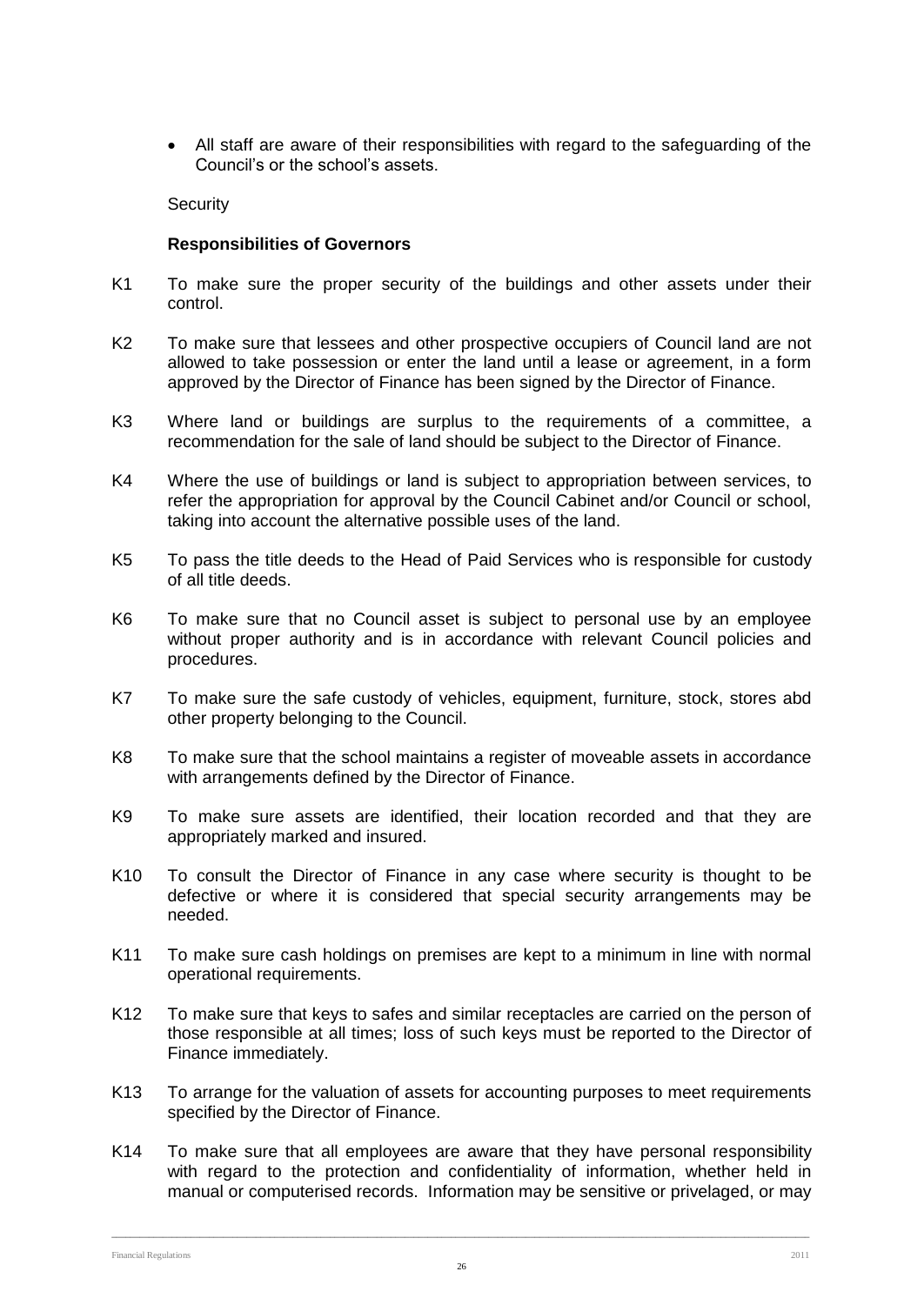possess some intrinsic value and its disclosure or loss could result in a cost to the Council, including schools, in some way.

Leased Assets

#### **Responsibilities of Governors**

- K15 To ensure the Director of Finance is consulted on all proposals for leased assets.
- K16 To keep an inventory of all leased assets and to ensure assets are returned at the end of the lease period in accordance with the terms of the arrangement.

Disposal of Assets

#### **Responsibilities of Governors**

- K17 To follow, or to ensure that staff follow, the Director of Finance' instructions on the disposal of surplus or obsolete vehicles, plant, furniture, materials, stocks, stores or other equipment.
- K18 To ensure that surplus or obsolete assets are identified promptly.
- K19 To ensure that disposal is timely and by the appropriate means.
- K20 To make arrangements for the disposal of surplus goods, materials, vehicles and equipment in the manner most beneficial to the school and to the City Council, making every effort to dispose of surplus or obsolete assets by competitive tender or by public auction, and in all cases where the estimated value of the proceeds is at a level as determined by the Director of Finance and the Headteacher, in consultation, as appropriate, with the Cabinet.
- K21 To maintain a record of disposals on inventories or within stock systems, including details of the quantity, items, proceeds and the purchesers.
- K22 To ensure that sale proceeds are banked and accounted for promptly, and that the Director of Finance is notified of the disposal of any capital assets.

Insurance

#### **Responsibilities of Governors**

- K23 To notify the Director for Finance immediately of any loss, liability or damage which may lead to a claim against the Council, together with any information or explanation required by the Director for Finance or the Council's insurers.
- K24 Where schools are using the Council's insurance scheme, to notify the Director for Finance promptly of all new risks, properties or vehicles which require to be insured and of any alterations affecting existing insurances.
- K25 To consult the Director for Finance and Director of Corporate Services respecting the terms of any indemnity which the Council is requested to give.
- K26 To make sure that Council or school employees do not admit liability, which may prejudice an insurance claim.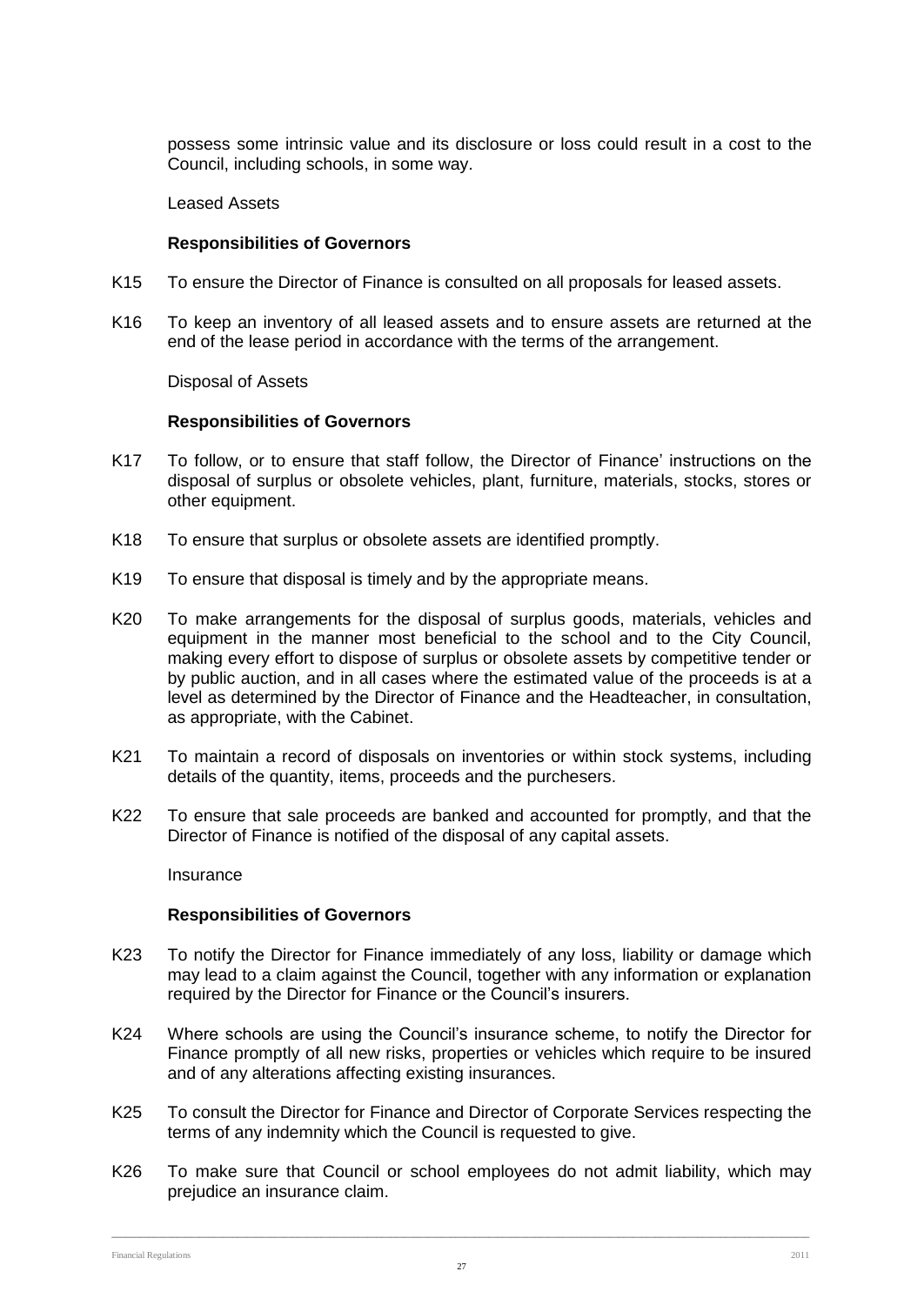K27 To take responsibility for risk management and, where schools are using the Council's insurance scheme, to have regard to advice from the Director for Finance and other specialist officers such as Crime Prevention, Fire Prevention, Health and Safety. Without effective preventative measures, insurance claims can result in higher premium costs.

#### **Inventories**

#### **Responsibilities of Governors**

- K28 To maintain up to date and accurate records of all items of equipment, plant, furniture, fittings, machinery and other items, in accordance with guidance specified on the Council's official inventory guidelines.
- K29 To ensure that all items of equipment, plant, furniture, fittings, machinery and other items, and in particular those which are attractive and portabe and desirable items and are identified with security markings as belonging to the Council/School.
- K30 To make sure that the Council's or school's property is not removed except in accordance with the ordinary course of the Council's or school's business.
- K31 To ensure that equipment is used only in the course of the Council's or school's business unless the Headteacher has given permission otherwise, and subject to Council's/School's policy on private use.
- K32 To ensure that appropriate records are maintained of those items of equipment, which are in control of specific members of staff.
- K33 To carry out a check at least annually of the existence and continued suitability for use, of all items recorded in the inventory, and to take appropriate action in respect of any discrepancies or items no longer suitable for use, annoting the inventory accordingly. Appendix 1 gives an example of an inventory record sheet which forms the minimal information required.

#### **Stocks and Stores**

#### **Responsibilities of Governors**

- K34 To make arrangements for the care and custody of materials, stocks and stores in the school.
- K35 To make sure that quantities of stocks are maintained at reasonable levels for normal operational requirements unless there are sound financial or other reasons for doing otherwise.
- K36 To maintain accurate and reliable records of items in stores specified by, and in a form agreed with, the Director of Finance.
- K37 To ensure that for all stocks there is an independent comparison of physical stock against the records at least once in each financial year, to investigate any discrepancies arising, and to report them to the Director of Finance.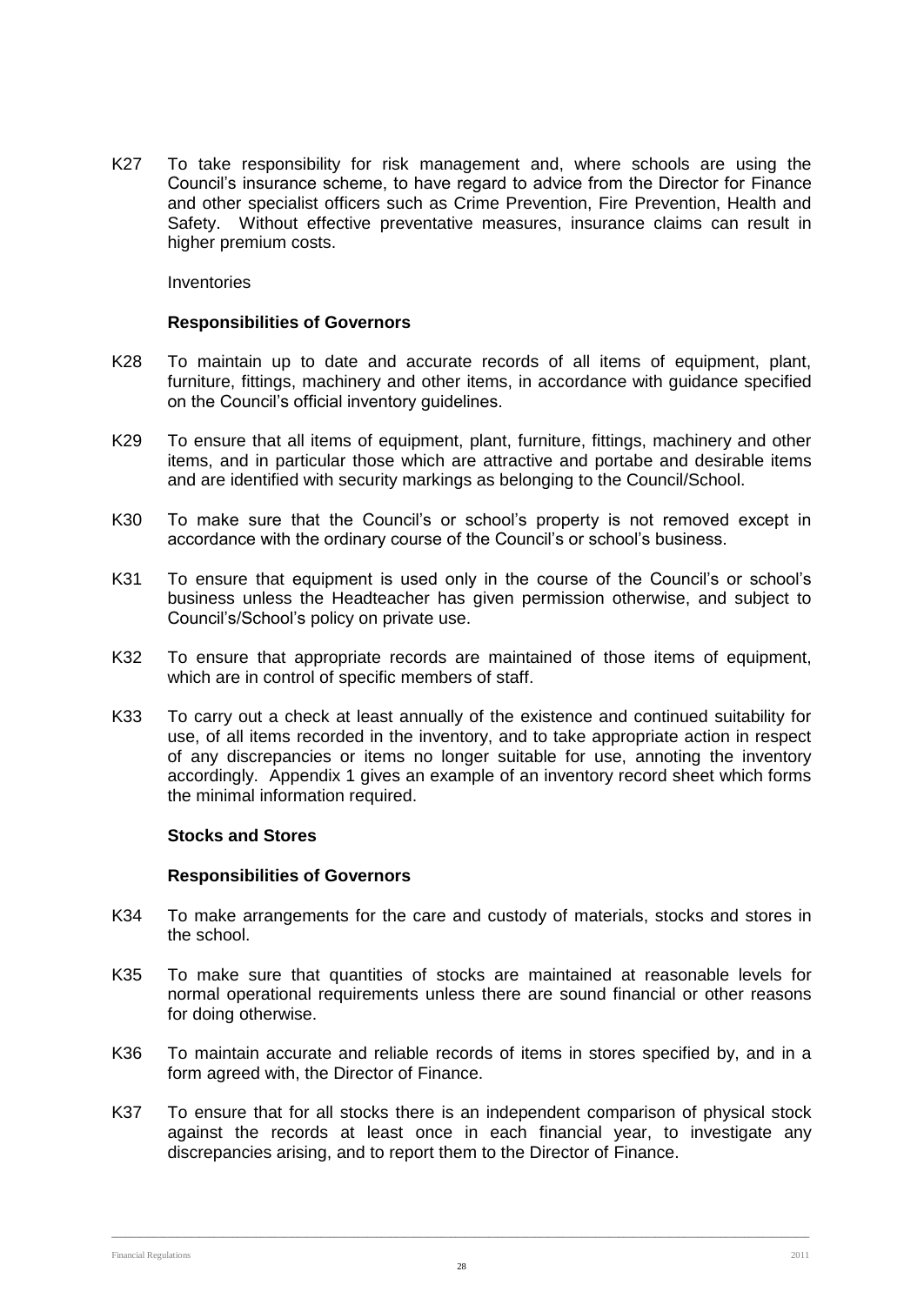- K38 To write-off discrepancies or obtain Council Cabinet and/or Council approval if they are in excess of a predetermined limit.
- K39 To authorise the disposal or write-off surplus/redundant stocks and equipment in accordance with K18
- K40 To seek Council Cabinet approval to the write-off of redundant stocks and equipment in excess of a predetermined sum as stated in the school's scheme of delegation (see Appendix 1 for disposal record sheet)
- K41 To maintain a record of all disposals, including details of the proceeds and purchasers.
- K42 To provide to the Director of Finance such information concerning materials, stores or other assets as is required for financial accounting purposes, or to allow the Director of Finance to report the level of write-offs to the Cabinet on a regular basis.

## **L IMPREST BANK ACCOUNTS**

#### **Responsibilities of Director for Finance**

- L1 The Director for Finance is ultimately responsible for all bank accounts of the Council, including schools, for official funds.
- L2 Any imprest bank accounts within the Council's banking arrangements must be approved by the Director for Finance and operate within financial regulations and procedures.

#### **Responsibilities of Governors**

- L3 To make sure that employees operating an imprest account within the Council's banking arrangements:
	- (a) obtain and retain vouchers to support each payment from the imprest account. Where appropriate an official receipted VAT invoice must be obtained
	- (b) make adequate arrangements in their school for the safe and secure custody of the account
	- (c) produce upon demand to the Director for Finance cash and all vouchers to the total value of the imprest amount
	- (d) record transactions promptly
	- (e) reconcile and balance the account at least monthly; reconciliation sheets to be signed and retained by the imprest holder
	- (f) provide the Director for Finance with a certificate of the value of the account held at 31 March each year
	- (g) make sure that the float is never used to cash personal cheques or to make personal loans and that the only payments into the account are the reimbursement of the float and change relating to purchases where an advance has been made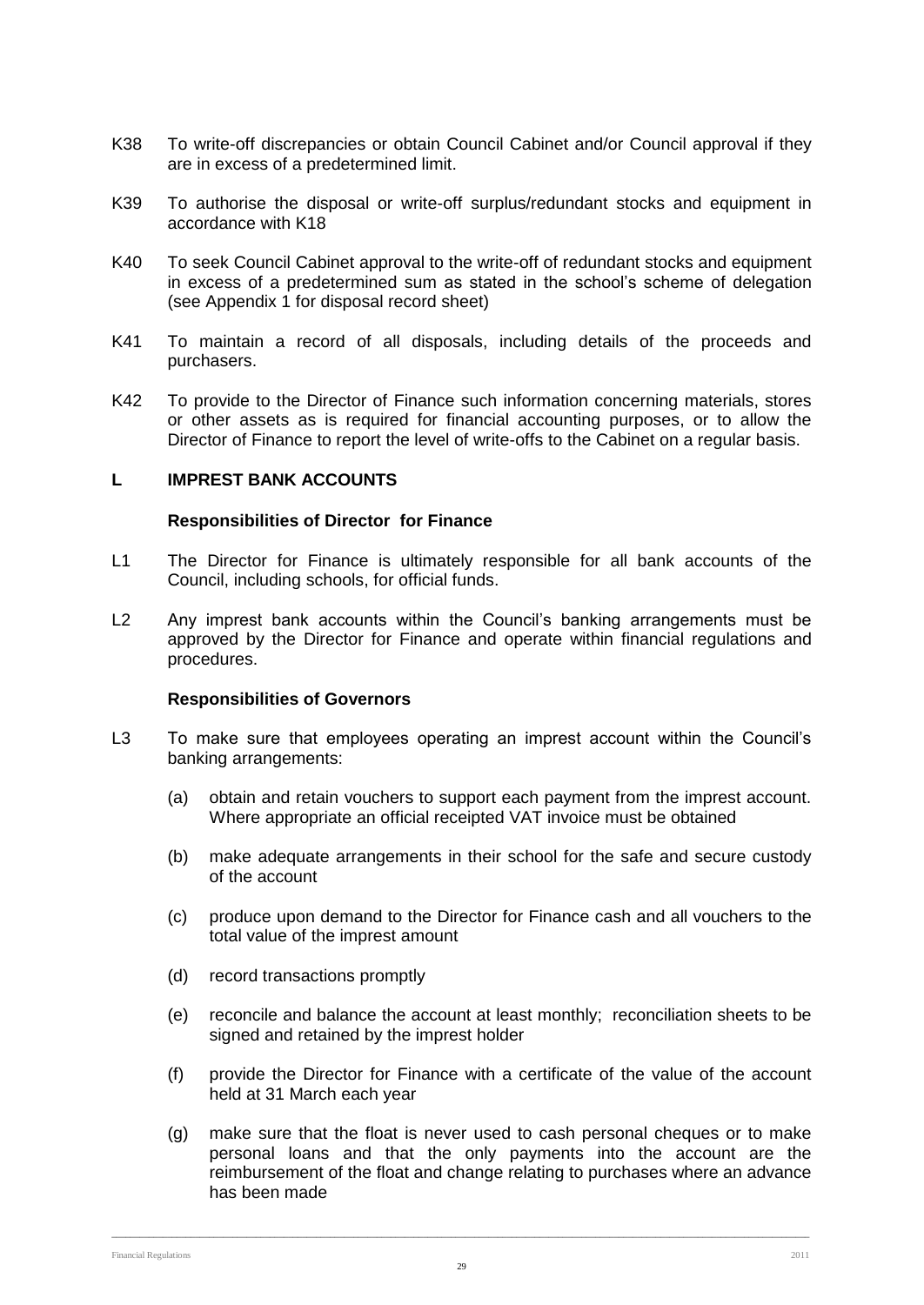- (h) on leaving a school or otherwise ceasing to be entitled to hold an imprest advance, an employee shall notify the Head of PeopleFinance of the amount advanced to him/her.
- L4 As well as the imprest bank account, a school's cheque book and bank account system will be available. The regulations on bank accounts are contained within section 3 of the scheme for funding schools.
- L5 Minor items of expenditure met from imprest accounts should not exceed £100.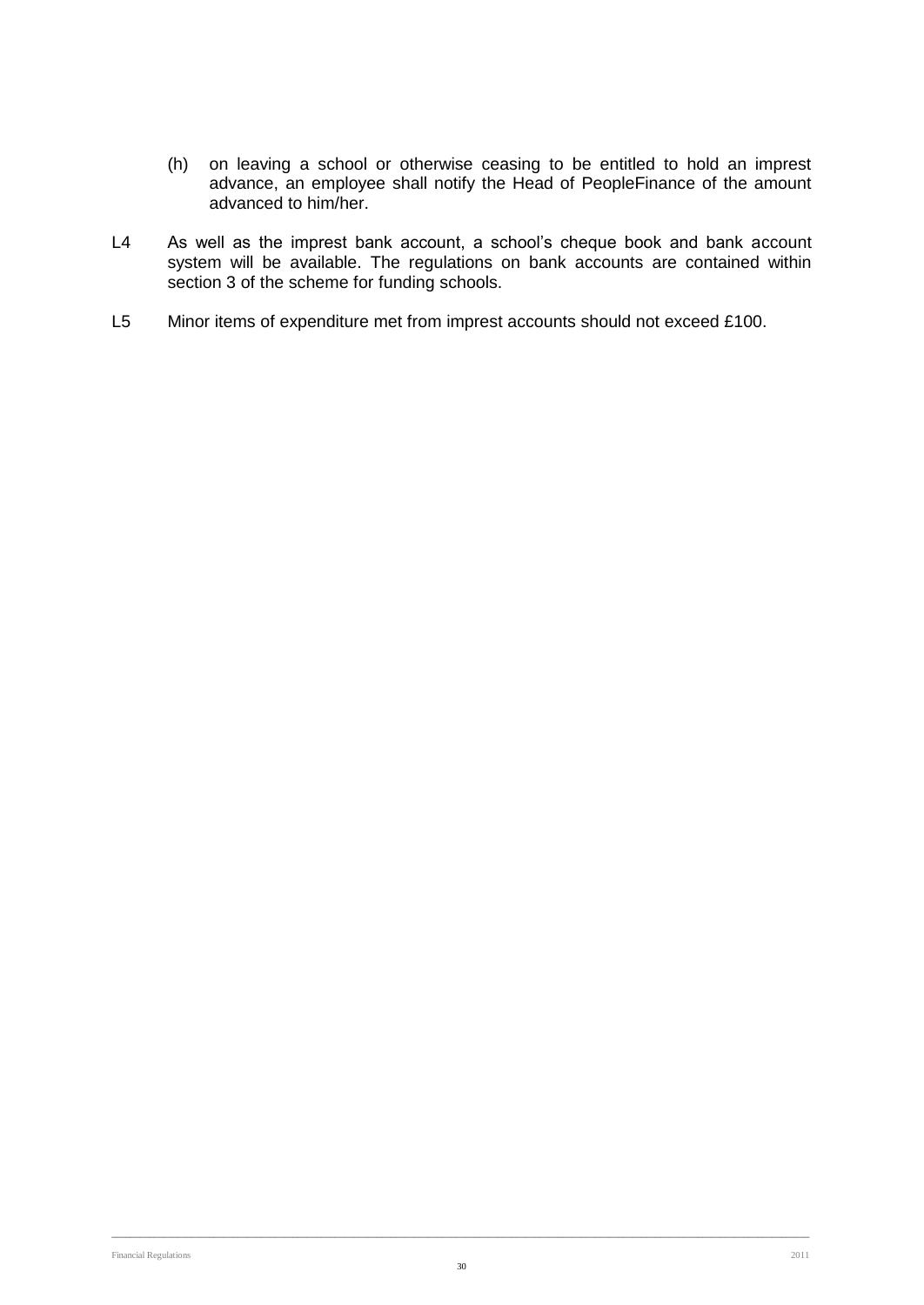# **M UNOFFICIAL FUNDS**

M1 The governors have the responsibility for all unofficial funds of the school. The head is responsible for keeping the governors informed of all unofficial funds at the school. Unofficial funds should be kept and accounted for separately from official school funds.

# **Proper Accounting Arrangements**

- M<sub>2</sub> It is preferable that one bank account should be maintained to encompass all the activities undertaken by the school but it is recognised particularly in large schools that this may not be practicable and it may be necessary to have additional accounts. Where this is the case Heads must make sure that the number of accounts is kept to a minimum. Where possible the duties of administering the fund should be divided between different members of staff; thus one member should act as Hon Treasurer of the fund receiving money either directly or collected by others. The running of particular activities (e.g. school journeys, tuck shop, school vehicle etc.) should not devolve on the Treasurer but should be the responsibility of others who must keep suitable registers, stocks and records. In the case of educational visits and school journeys the teacher in charge should keep a simple account of what has been received and spent, and present a final statement to the Honorary Treasurer of the fund.
- M3 The Honorary Treasurer must maintain a central cash book in relation to the fund with a ledger for recording transactions on individual activities i.e. a proper statement of income and expenditure accounts. Entries in the cash book should be reconciled periodically to the bank statements with any discrepancy investigated and fully explained.
- M4 A bank account must be maintained in the name of the fund (NOT an individual) with cheque signatories being a minimum of two persons of suitable seniority. One of these signatories must be the Honorary Treasurer.
- M5 All income whether collected by members of staff or the Fund Treasurer should be banked weekly or more often when the amount in hand reaches £250 and it is recommended that this advice is formally adopted by the Governors.
- M6 All payments including those made by cheque must be supported by vouchers such as invoices, indicating the nature of the expenditure.
- M7 All payments should be made by cheque except for the very small transactions dealt with through a petty cash account.
- M8 Where amounts are held on behalf of pupils over a long period of time and/or where considerable sums of money are involved and/or payment is by instalment it is strongly recommended that collections are entered on individual pupil's collection cards.

**Private school funds must not be used to make overtime payments to members of staff or for payment of fees to staff carrying out additional work as part of their normal school duties.**

## **Preparation of Annual Accounts**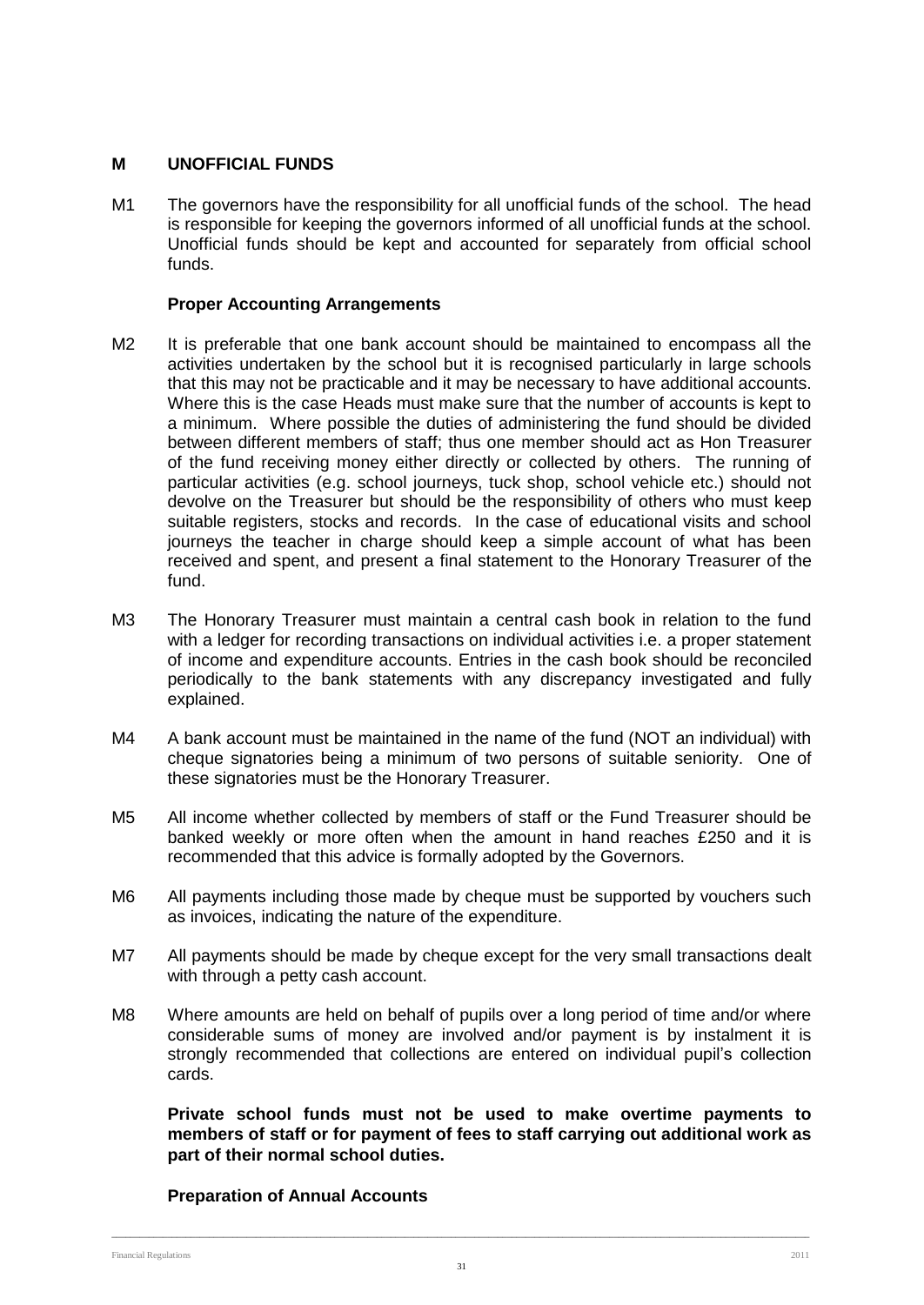M9 An annual summarised statement of receipts and payments supported by the subsidiary records and vouchers must be submitted for audit as soon as possible after the end of the accounting year. It is strongly recommended that a certified copy of the school fund accounts be displayed in the Staff Room or on the School Notice Board.

#### **Audit of Accounts**

M10 The auditor should be a person who has not otherwise been involved in the management of, or has close connections with the fund or is involved in the fund raising activities. It is essential that someone outside the school and with no direct connections with the fund be asked to audit the accounts, e.g. a parent who may have financial qualifications, or perhaps the local bank manager. If after pursuing this procedure you still cannot find a totally independent auditor it may be necessary to ask someone with less direct connections with the school fund or to discuss this matter with the Chair of Governors. It is not intended that schools should incur the additional expenditure of paying professional fees by employing a firm of private auditors but that consideration should be given to the qualifications/experience of the auditor. The auditor should on completion of his audit append the following certificate to the accounts and the summarised statement, unless of course these accounts and statements do not reflect the true position, where he may need to add a qualification. "I have examined the statement of receipts and payments together with the relevant books and vouchers and have obtained all the information and explanations necessary. I certify that in my opinion they present a true and fair view of the receipts and payments of .............school funds for the year ended ............... ".

#### M11 **Submission of Accounts**

The annual certified statement of account (including any additional accounts if more than one) must be submitted to the first or second Governors meeting after the end of the accounting year and be covered by an appropriate minute.

The annual certified statement of account would normally comprise:

- (a) The name and qualifications (if any) of the independent auditor.
- (b) A statement of receipts and payments within the year certified by the auditor.

(c) A statement of balances at the year end including any other assets held by the school e.g. stocks, shares, also certified by the auditor.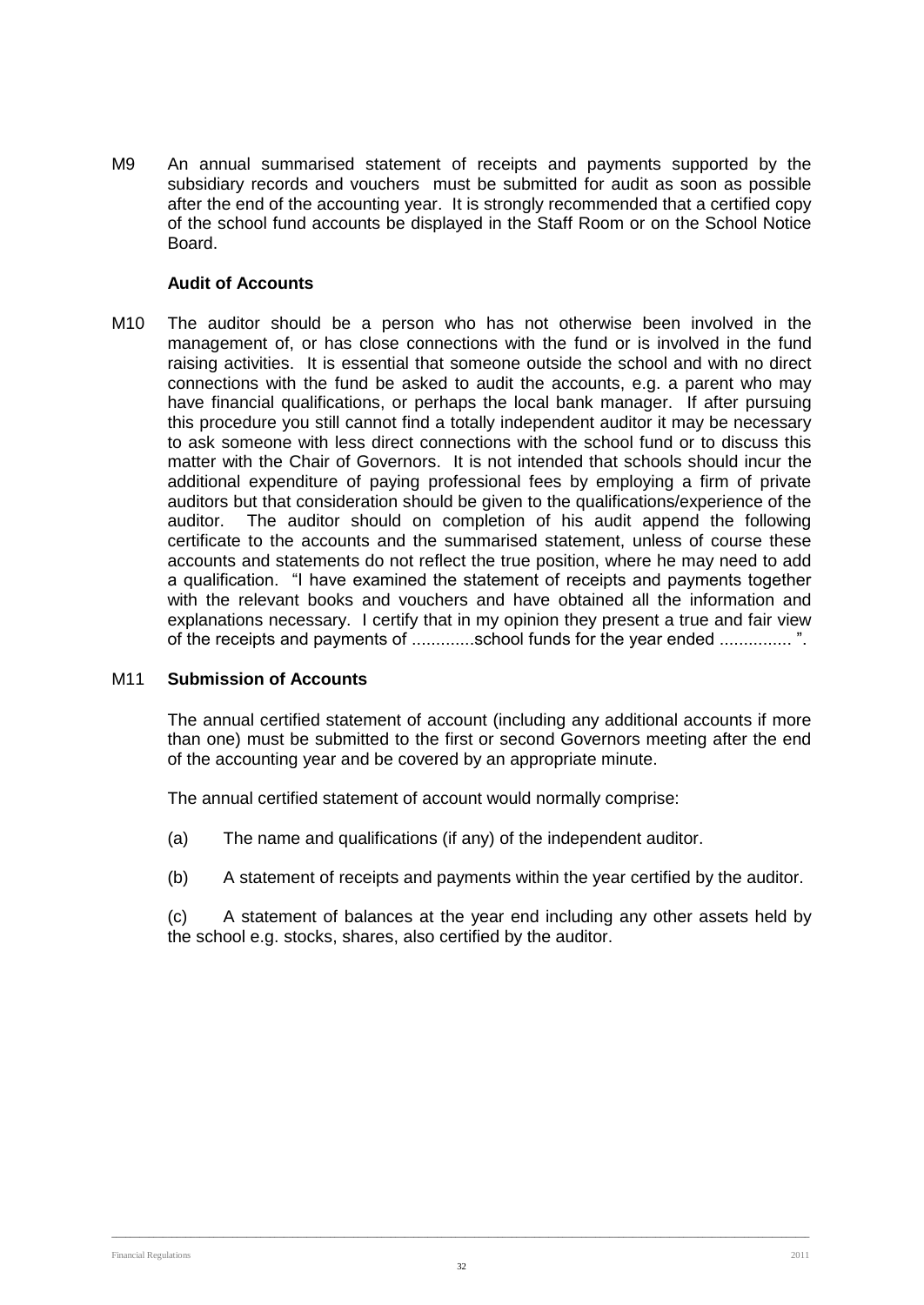#### Financial Regulations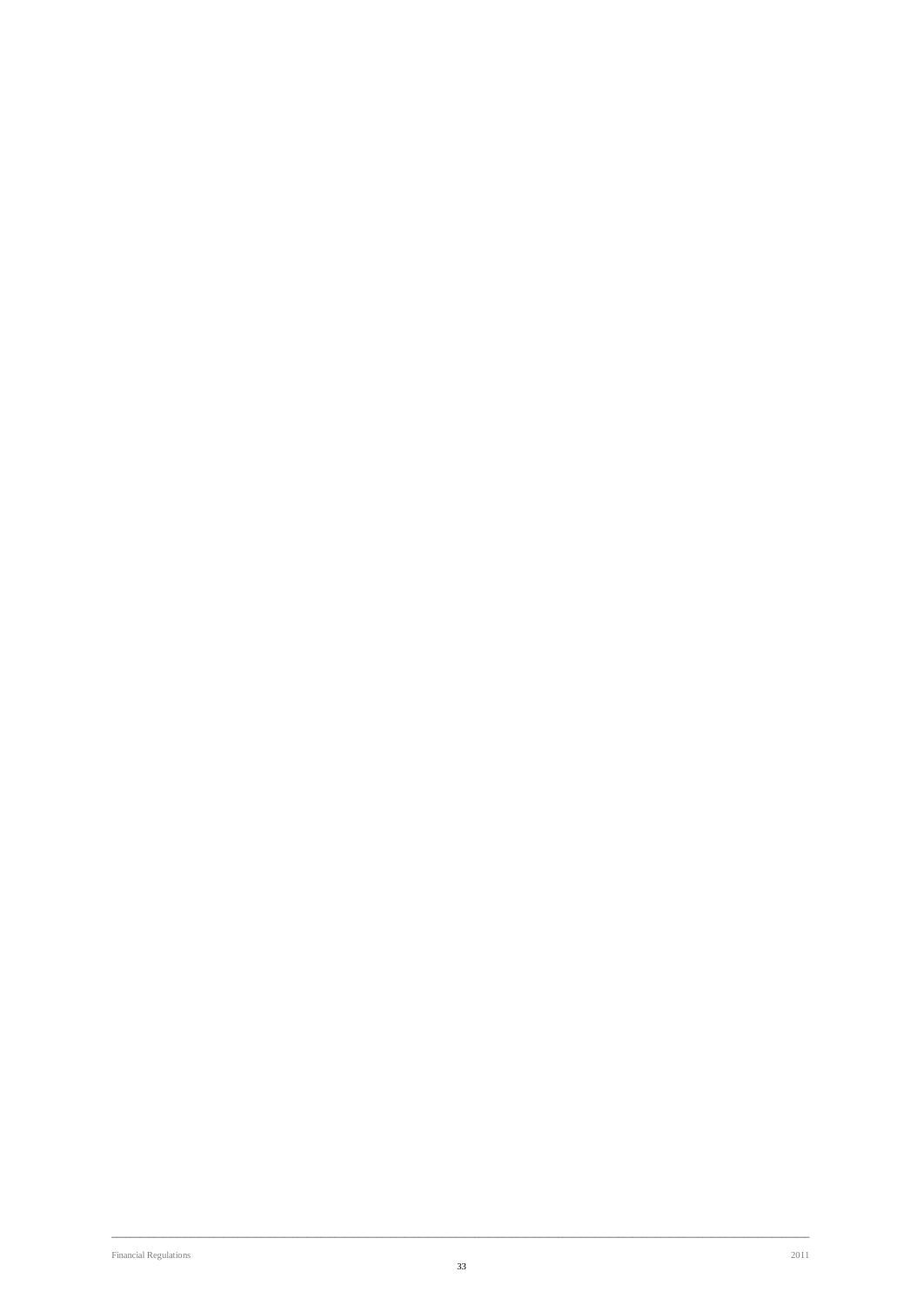# **DERBY CITY COUNCIL Inventory**



DERBY CITY COUNCIL

| $2 - 6 - 6$<br>101 | <b>Finance</b> | Page |  |
|--------------------|----------------|------|--|
| No.                |                |      |  |

| Line | <b>Narrative</b> | <b>Serial</b> | Qty | <b>Date</b>     | Value          | Order | <b>Review</b> | <b>Item Written</b> | Method of             |
|------|------------------|---------------|-----|-----------------|----------------|-------|---------------|---------------------|-----------------------|
| No.  |                  | <b>Number</b> |     | $Received -$    | of item        | No.   | Date -        | Off                 | <b>Disposal (Date</b> |
|      |                  |               |     | and             | $\mathbf{(f)}$ |       | witness $-$   | (Authority &        | of Disposal and       |
|      |                  |               |     | <b>location</b> |                |       | print name    | Date)               | witness $-$ print     |
|      |                  |               |     |                 |                |       |               |                     | <b>Name</b>           |

| 01 |  |  |  |  |  |
|----|--|--|--|--|--|
| 02 |  |  |  |  |  |
| 03 |  |  |  |  |  |
| 04 |  |  |  |  |  |
| 05 |  |  |  |  |  |
| 06 |  |  |  |  |  |
| 07 |  |  |  |  |  |
| 08 |  |  |  |  |  |
| 09 |  |  |  |  |  |
| 10 |  |  |  |  |  |
| 11 |  |  |  |  |  |
| 12 |  |  |  |  |  |
| 13 |  |  |  |  |  |
| 14 |  |  |  |  |  |
| 15 |  |  |  |  |  |
| 16 |  |  |  |  |  |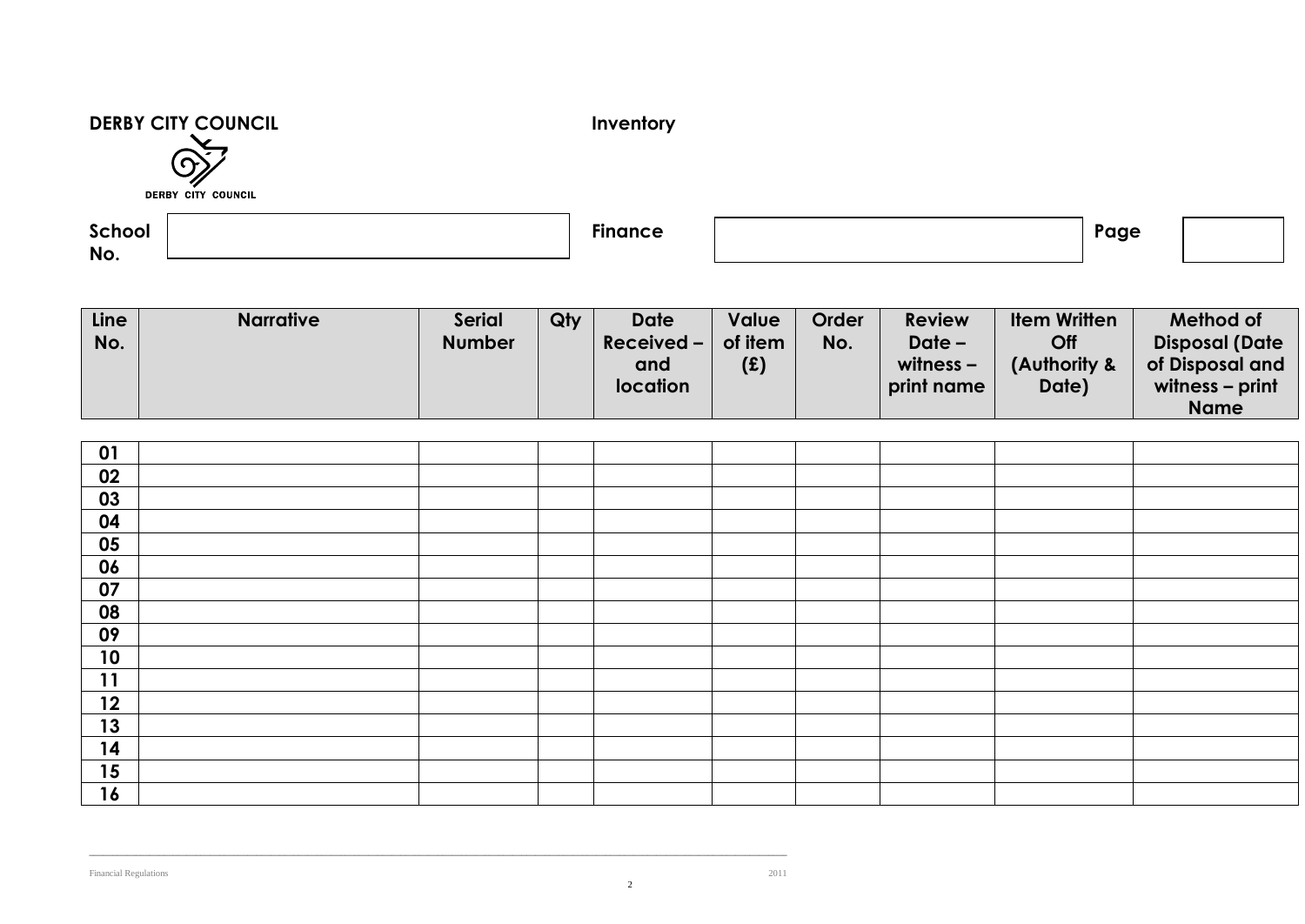| - -      |  |  |  |  |  |
|----------|--|--|--|--|--|
| 1 О      |  |  |  |  |  |
| 1 с      |  |  |  |  |  |
| nn.<br>∼ |  |  |  |  |  |